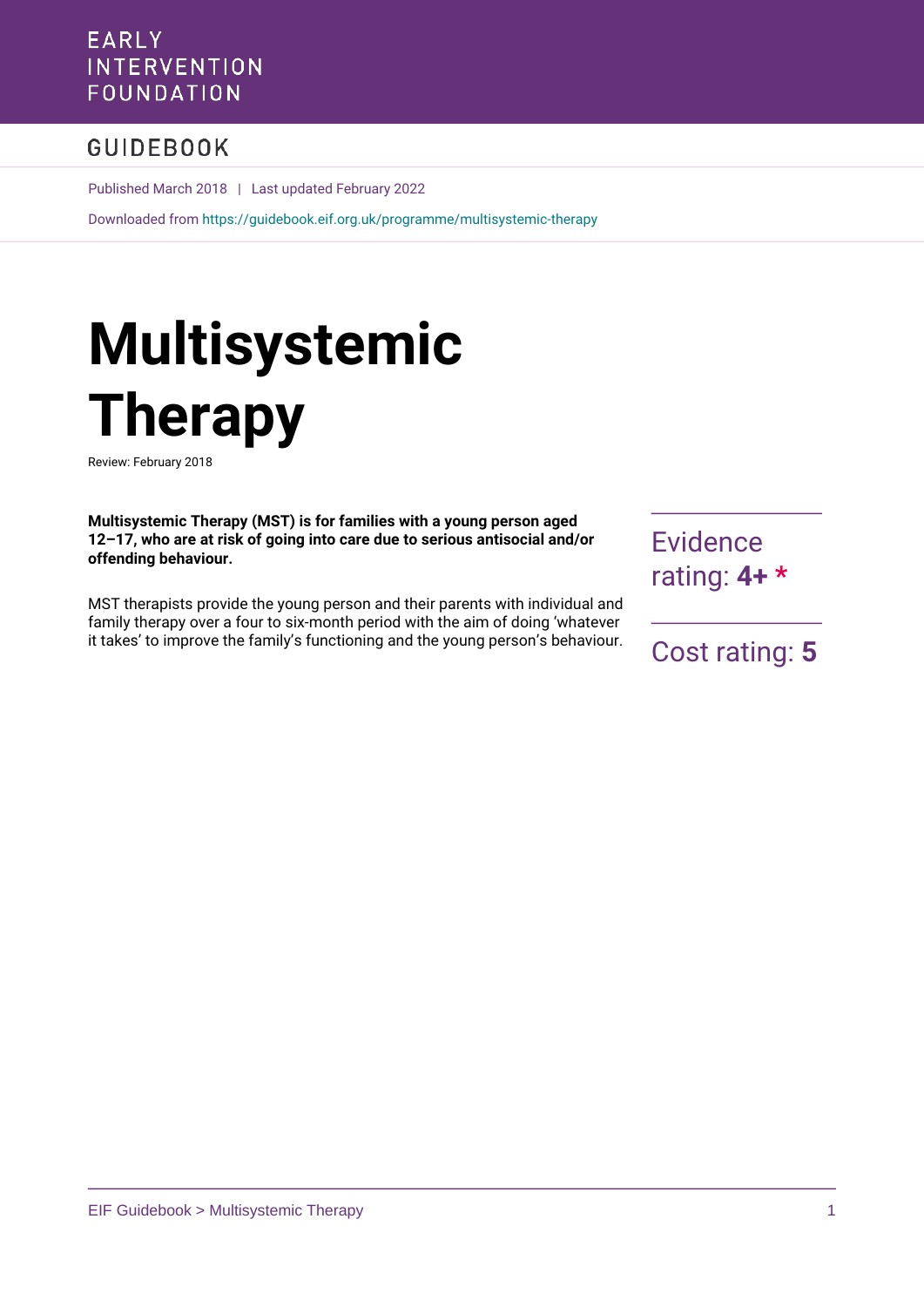# **EIF Programme Assessment**

Multisystemic Therapy has **evidence of a long-term positive impact** on child outcomes through multiple rigorous evaluations. The manufacturer of the evidence

# **What does the evidence rating mean?**

**Level 4** indicates **evidence of effectiveness**. This means the programme can be described as evidence-based: it has evidence from at least two rigorously conducted evaluations (RCT/QED) demonstrating positive impacts across populations and environments lasting a year or longer.

# **What does the plus mean?**

The plus rating indicates that a programme's best evidence is level 4 standard, and there is at least one other study at level 4, and at least one of the level 4 studies has been conducted independently of the programme provider.

# **What does the asterisk mean?**

The asterisk indicates that this programme's evidence base includes mixed findings: that is, studies suggesting positive impact alongside studies that on balance indicate no effect or negative impact.

### **More detail on mixed findings for this programme**

- **4+** reflects the strength of the international MST evidence-base suggesting positive impact (including Butler et al. 2011, Borduin et al., 1995, Ogden et al. 2004, and also one robust study conducted in the UK – Butler et al., 2011)
- **Mixed findings** reflects the fact that there are also robust studies with more equivocal findings. Particularly, we have reviewed two studies, one conducted in Sweden (Sundell, 2008) and another conducted in the UK (Fonagy et al., 2018), which did not demonstrate that MST was consistently more effective than standard services at improving the primary outcomes of the evaluation.
- This rating also reflects the fact that of the two UK trials, one suggests positive effects (Buter et al., 2011), and another with less positive and more equivocal findings, including some outcomes where participants receiving standard services improved more relative to those receiving MST (Fonagy et al., 2018). For more detail on EIF's assessment of this study and its findings, please see 'About the evidence'.
- For more information on EIF's approach to mixed findings, see: [What](https://www.eif.org.uk/blog/what-happens-when-the-evidence-is-mixed) [happens when the evidence is mixed?](https://www.eif.org.uk/blog/what-happens-when-the-evidence-is-mixed)

rating: **4+ \***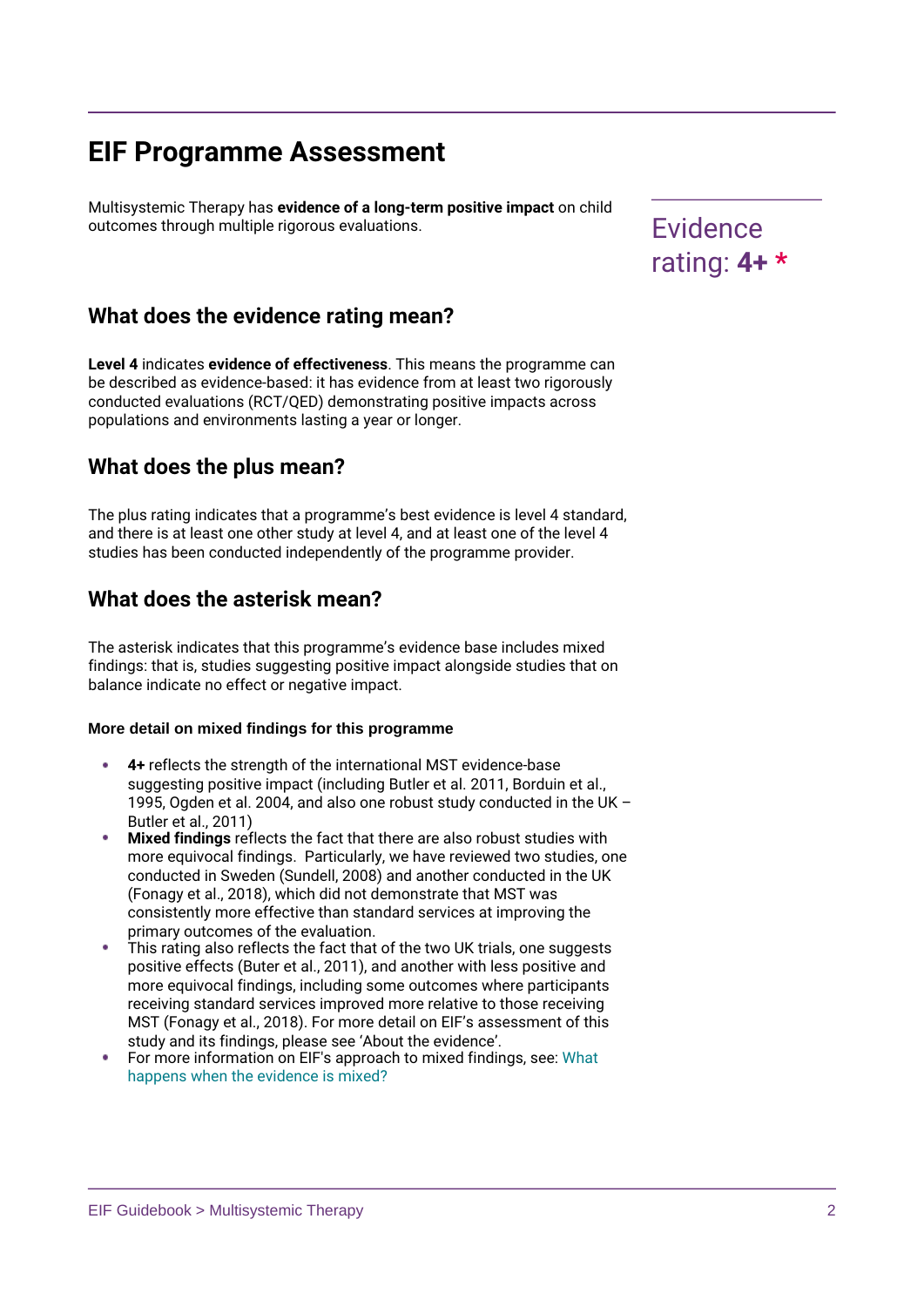*MST is underpinned by a substantial number of internationally conducted studies. The rating of 4+ is based on three of the most robust studies (including one conducted in the UK – Butler et al., 2011), selected for inclusion as they were sufficient to demonstrate the strength of MST's international evidence base (i.e. to warrant the 4+ rating), as well to exemplify the range of findings of these studies.*

# **Cost rating**

A rating of 5 indicates that a programme has a high cost to set up and deliver, compared with other interventions reviewed by EIF. This is equivalent to an estimated unit cost of more than £2,000.

Cost rating: **5**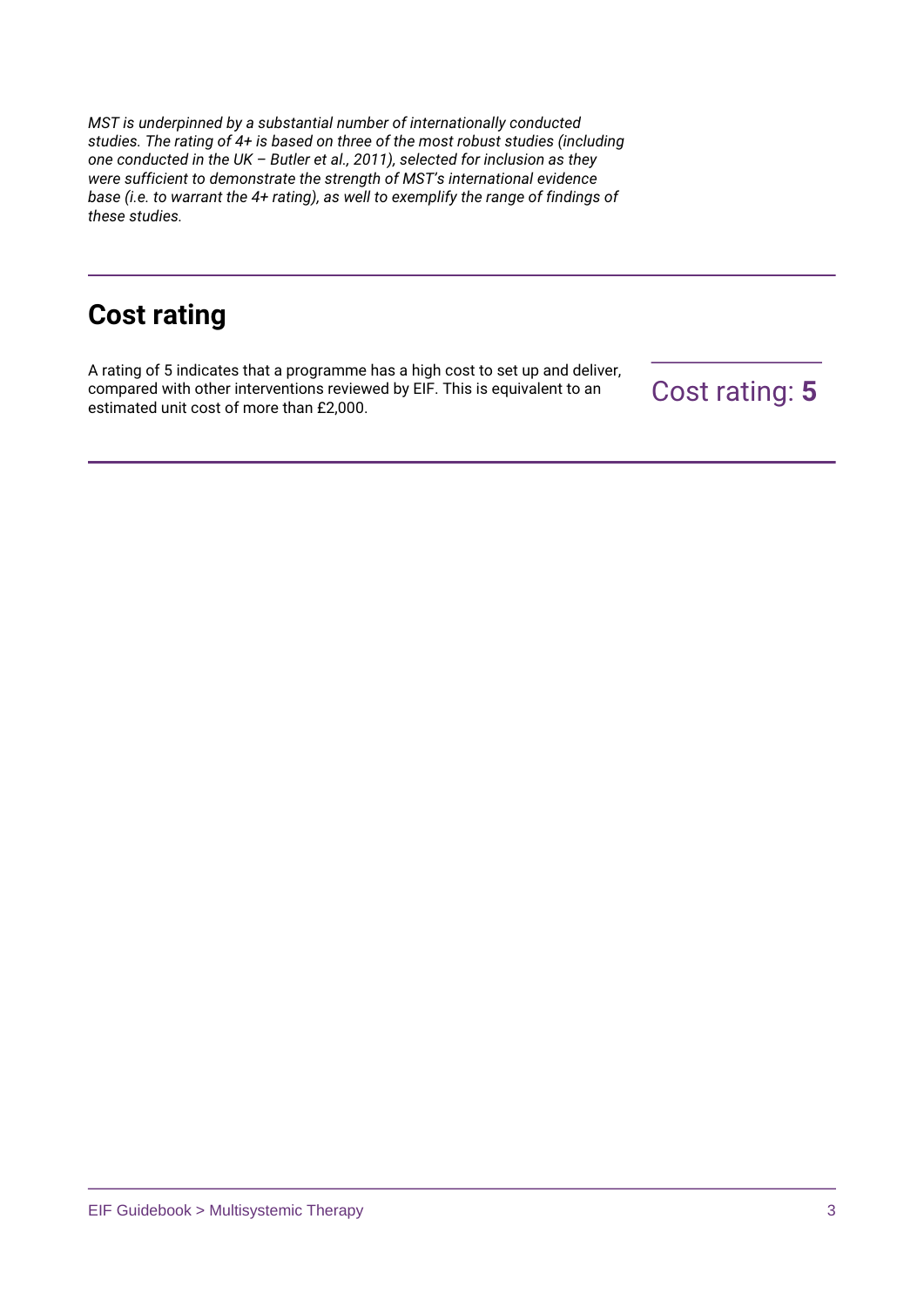# **Child outcomes**

According to the best available evidence for this programme's impact, it can achieve the following positive outcomes for children:

# **Supporting children's mental health and wellbeing**

**Reduced emotional problems**

**Based on study 5**

**Improved wellbeing and adjustment**

**Based on study 5**

## **Preventing child maltreatment**

**Reduced out-of-home placement**

**Based on study 3a**

19.55-percentage point decrease in proportion of participants with out of home placements (measured using social services administrative records)

Immediately after the intervention

### **Based on study 3b**

25-percentage point decrease in proportion of participants with out of home placements (measured using social services administrative records)

Improvement index: **+26**

This means we would expect the average participant in the comparison group who did not receive the intervention (ie, someone for whom 50% of their peers have better outcomes and 50% have worse outcomes), to improve to the point where they would have better outcomes than 76% and worse outcomes than 24% of their peers, if they had received the intervention.

**Long-term** A year and a half later

# **Preventing crime, violence and antisocial behaviour**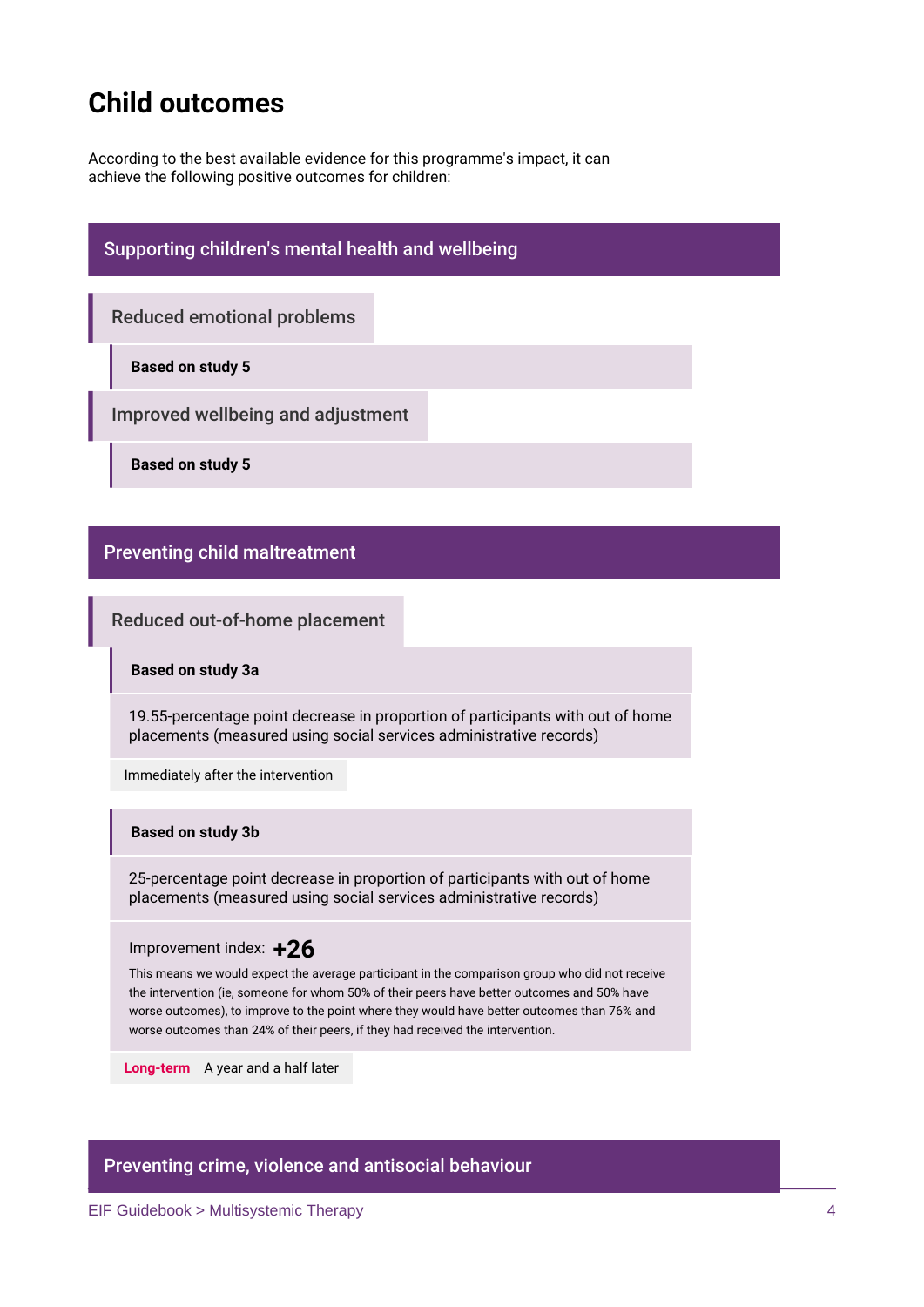# **Reduced youth offending**

### **Based on study 1**

28-percentage point decrease in proportion of participants offending (measured using police administrative records)

### Improvement index: **+15**

This means we would expect the average participant in the comparison group who did not receive the intervention (ie, someone for whom 50% of their peers have better outcomes and 50% have worse outcomes), to improve to the point where they would have better outcomes than 65% and worse outcomes than 35% of their peers, if they had received the intervention.

**Long-term** A year and a half later

### **Reduced aggression**

### **Based on study 1**

1.70-point improvement on the Child Behaviour Checklist

### Improvement index: **+6**

This means we would expect the average participant in the comparison group who did not receive the intervention (ie, someone for whom 50% of their peers have better outcomes and 50% have worse outcomes), to improve to the point where they would have better outcomes than 56% and worse outcomes than 44% of their peers, if they had received the intervention.

6 months later

### **Reduced delinquency**

### **Based on study 1**

3-point improvement on the Child Behaviour Checklist (Delinquency Scale - Parent Report)

#### Improvement index: **+14**

This means we would expect the average participant in the comparison group who did not receive the intervention (ie, someone for whom 50% of their peers have better outcomes and 50% have worse outcomes), to improve to the point where they would have better outcomes than 64% and worse outcomes than 36% of their peers, if they had received the intervention.

6 months later

**Based on study 1**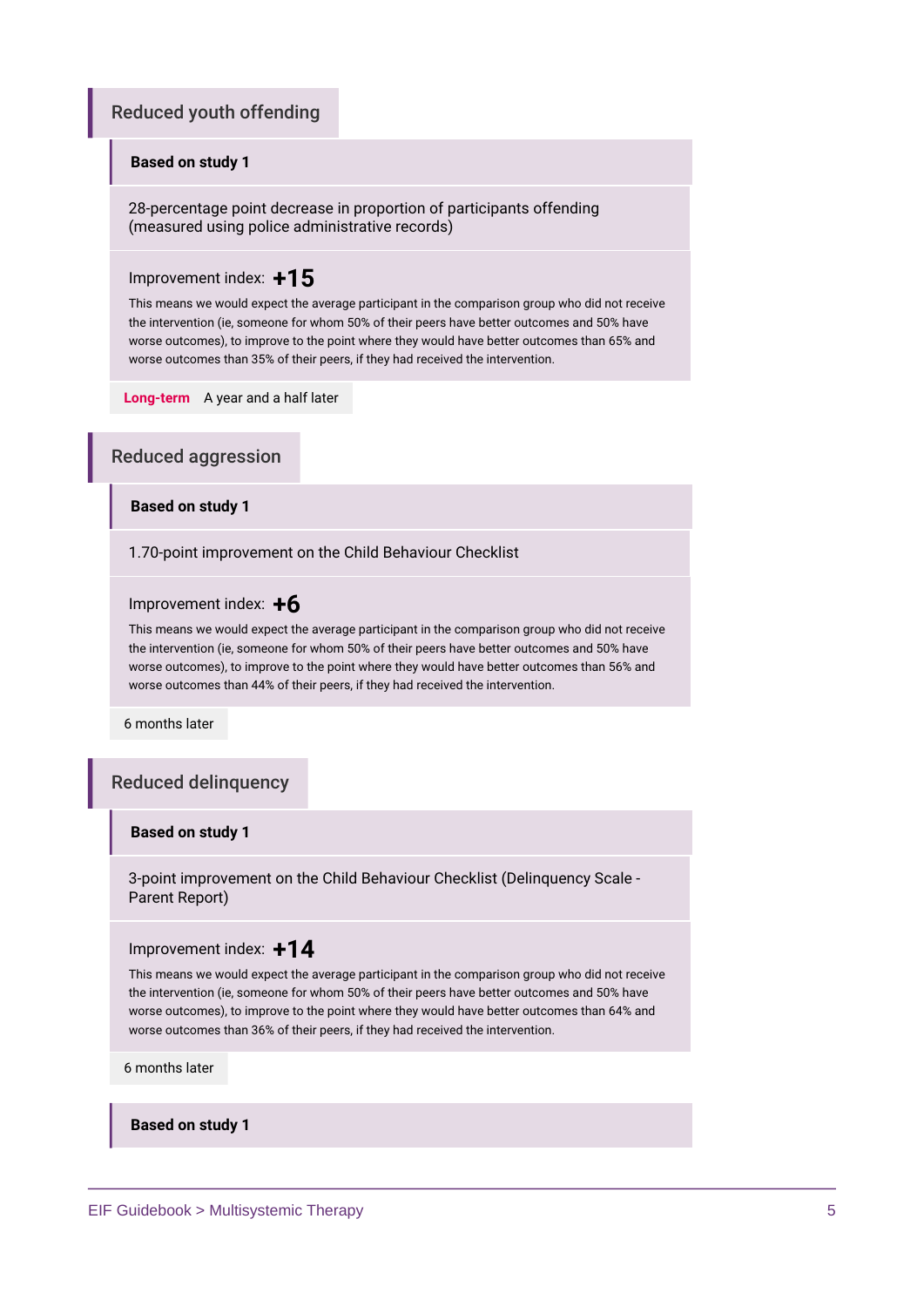### 17.4-point improvement on the Self Report of Youth Behaviour (Self Report)

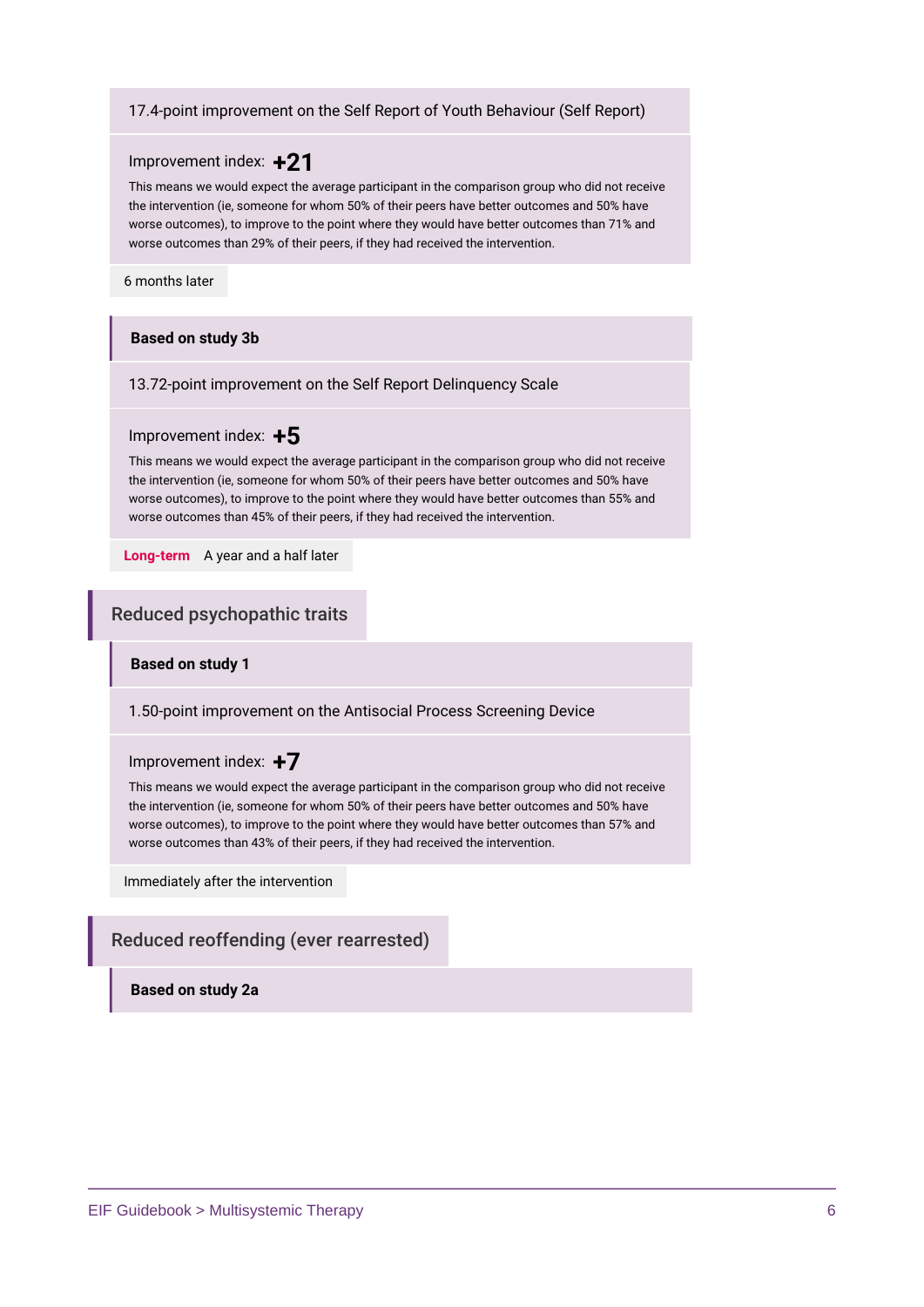| 45-percentage point decrease in proportion of participants ever being<br>rearrested (measured using police administrative records)                                                                                                                                                                                                                                                                         |  |
|------------------------------------------------------------------------------------------------------------------------------------------------------------------------------------------------------------------------------------------------------------------------------------------------------------------------------------------------------------------------------------------------------------|--|
| Improvement index: $+39$<br>This means we would expect the average participant in the comparison group who did not receive<br>the intervention (ie, someone for whom 50% of their peers have better outcomes and 50% have<br>worse outcomes), to improve to the point where they would have better outcomes than 89% and<br>worse outcomes than 11% of their peers, if they had received the intervention. |  |
| 4 years later<br>Long-term                                                                                                                                                                                                                                                                                                                                                                                 |  |
| <b>Based on study 2b</b>                                                                                                                                                                                                                                                                                                                                                                                   |  |
| 31-percentage point decrease in proportion of participants ever being<br>rearrested (measured using police administrative records)                                                                                                                                                                                                                                                                         |  |
| Improvement index: $+31$<br>This means we would expect the average participant in the comparison group who did not receive<br>the intervention (ie, someone for whom 50% of their peers have better outcomes and 50% have<br>worse outcomes), to improve to the point where they would have better outcomes than 81% and<br>worse outcomes than 19% of their peers, if they had received the intervention. |  |
| Long-term 13.7 years later                                                                                                                                                                                                                                                                                                                                                                                 |  |
| <b>Based on study 2c</b>                                                                                                                                                                                                                                                                                                                                                                                   |  |
| 20-percentage point decrease in proportion of participants ever being<br>rearrested (measured using police administrative records)                                                                                                                                                                                                                                                                         |  |
| Improvement index: $+19$<br>This means we would expect the average participant in the comparison group who did not receive<br>the intervention (ie, someone for whom 50% of their peers have better outcomes and 50% have<br>worse outcomes), to improve to the point where they would have better outcomes than 69% and<br>worse outcomes than 31% of their peers, if they had received the intervention. |  |
| Long-term 21.9 years later                                                                                                                                                                                                                                                                                                                                                                                 |  |
| <b>Reduced antisocial behaviour</b>                                                                                                                                                                                                                                                                                                                                                                        |  |
| <b>Based on study 2a</b>                                                                                                                                                                                                                                                                                                                                                                                   |  |
|                                                                                                                                                                                                                                                                                                                                                                                                            |  |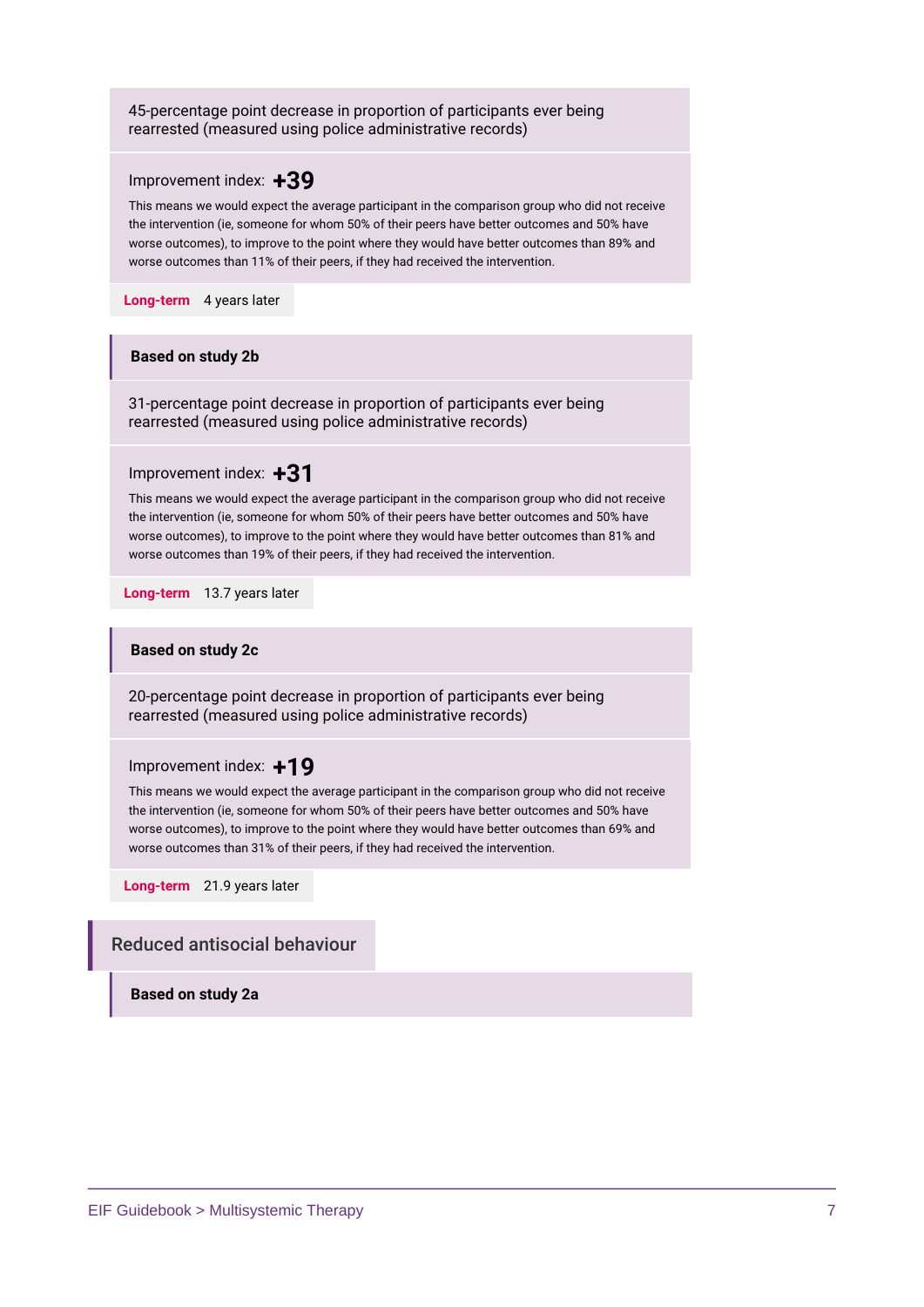#### 0.10-point improvement on the Revised Behaviour Problem Checklist



This means we would expect the average participant in the comparison group who did not receive the intervention (ie, someone for whom 50% of their peers have better outcomes and 50% have worse outcomes), to improve to the point where they would have better outcomes than 55% and worse outcomes than 45% of their peers, if they had received the intervention.

Immediately after the intervention

# **Reduced reoffending (number of times rearrested)**

### **Based on study 2b**

2.14 decrease in average number of arrests (measured using police administrative records)

### Improvement index: **+21**

This means we would expect the average participant in the comparison group who did not receive the intervention (ie, someone for whom 50% of their peers have better outcomes and 50% have worse outcomes), to improve to the point where they would have better outcomes than 71% and worse outcomes than 29% of their peers, if they had received the intervention.

**Long-term** 13.7 years later

### **Reduced family-related civil court cases**

#### **Based on study 2c**

17-percentage point decrease in proportion of participants being involved in family-related civil court cases (measured using court administrative records)

### Improvement index: **+17**

This means we would expect the average participant in the comparison group who did not receive the intervention (ie, someone for whom 50% of their peers have better outcomes and 50% have worse outcomes), to improve to the point where they would have better outcomes than 67% and worse outcomes than 33% of their peers, if they had received the intervention.

**Long-term** 21.9 years after the intervention

# **Reduced reoffending (number of misdemeanour arrests)**

**Based on study 2c**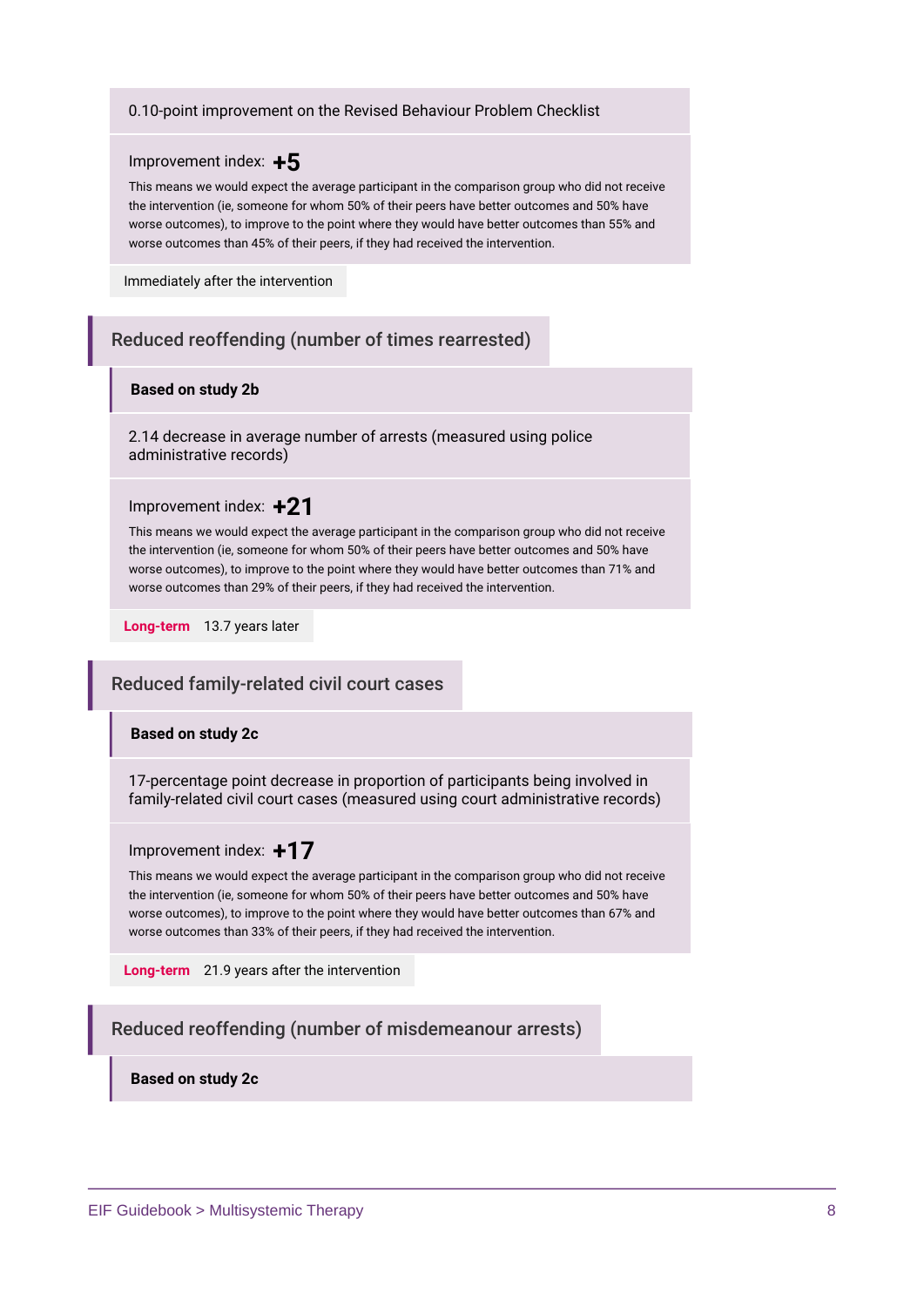1.46 decrease in average number of misdemeanour arrests (measured using police administrative records)

### Improvement index: **+13**

This means we would expect the average participant in the comparison group who did not receive the intervention (ie, someone for whom 50% of their peers have better outcomes and 50% have worse outcomes), to improve to the point where they would have better outcomes than 63% and worse outcomes than 37% of their peers, if they had received the intervention.

**Long-term** 21.9 years later

### **Reduced internalising behaviour problems**

### **Based on study 3a**

Improvement on the Child Behaviour Checklist (Internalising Scale)

Immediately after the intervention

### **Based on study 3b**

5.73-point improvement on the Child Behaviour Checklist (Internalising Scale)

### Improvement index: **+35**

This means we would expect the average participant in the comparison group who did not receive the intervention (ie, someone for whom 50% of their peers have better outcomes and 50% have worse outcomes), to improve to the point where they would have better outcomes than 85% and worse outcomes than 15% of their peers, if they had received the intervention.

**Long-term** A year and a half later

### **Improved social competence**

### **Based on study 3a**

Improvement on the Social Competence with Peers Questionnaire

Immediately after the intervention

### **Reduced behavioural problems**

**Based on study 3b**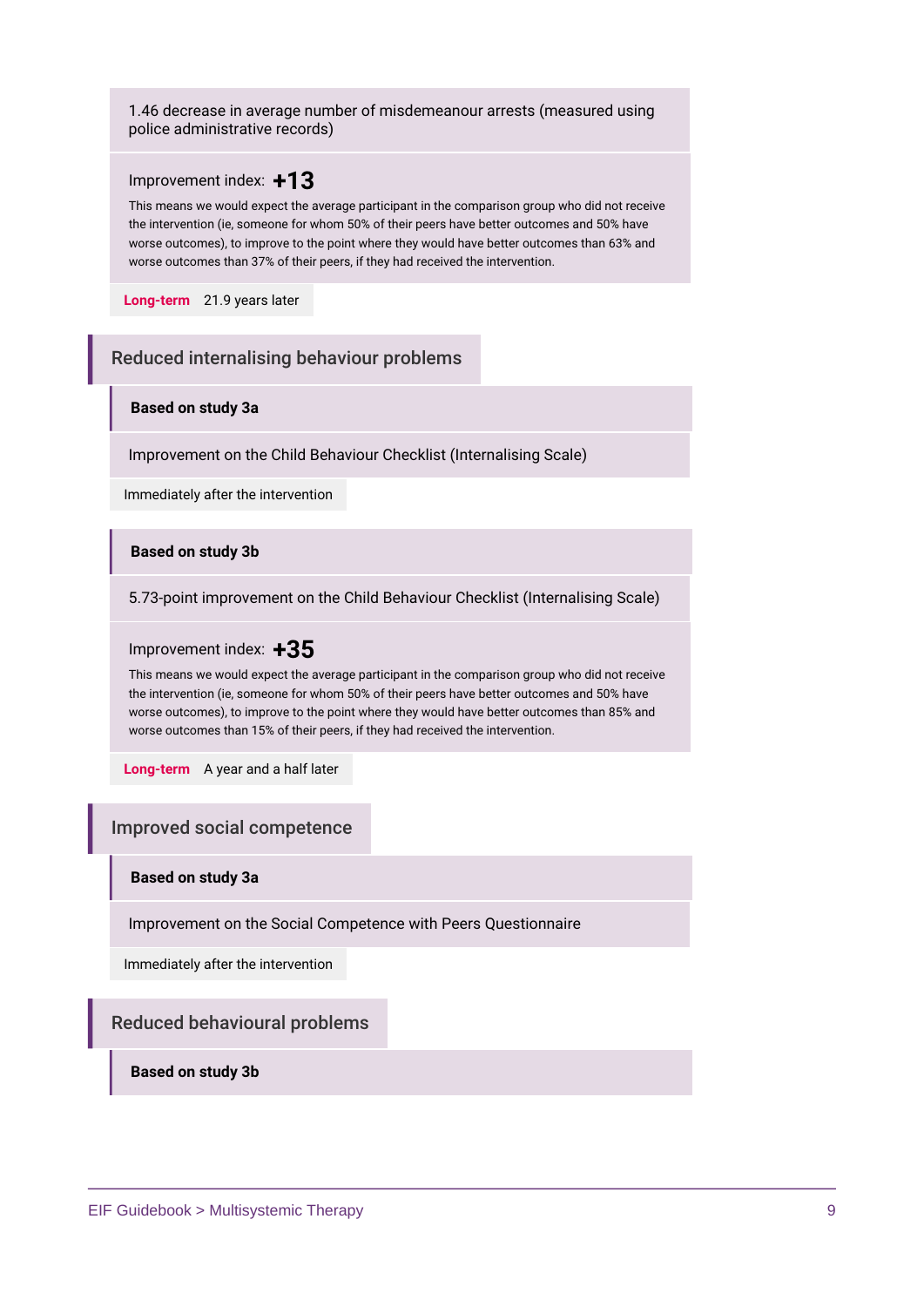### 10.62-point improvement on the Child Behaviour Checklist



This means we would expect the average participant in the comparison group who did not receive the intervention (ie, someone for whom 50% of their peers have better outcomes and 50% have worse outcomes), to improve to the point where they would have better outcomes than 69% and worse outcomes than 31% of their peers, if they had received the intervention.

**Long-term** A year and a half later

# **Reduced conduct problems**

**Based on study 5**

**Reduced hyperactivity/inattention symptoms**

**Based on study 5**

**Improved prosocial behaviour**

**Based on study 5**

**Reduced callous/unemotional traits**

**Based on study 5**

### **Preventing substance abuse**

**Reduced variety of substance misuse**

**Based on study 5**

**Reduced volume of substance misuse**

**Based on study 5**

*This programme also has evidence of supporting positive outcomes for couples, parents or families that may be relevant to a commissioning decision. Please see the 'About the evidence' section for more detail.*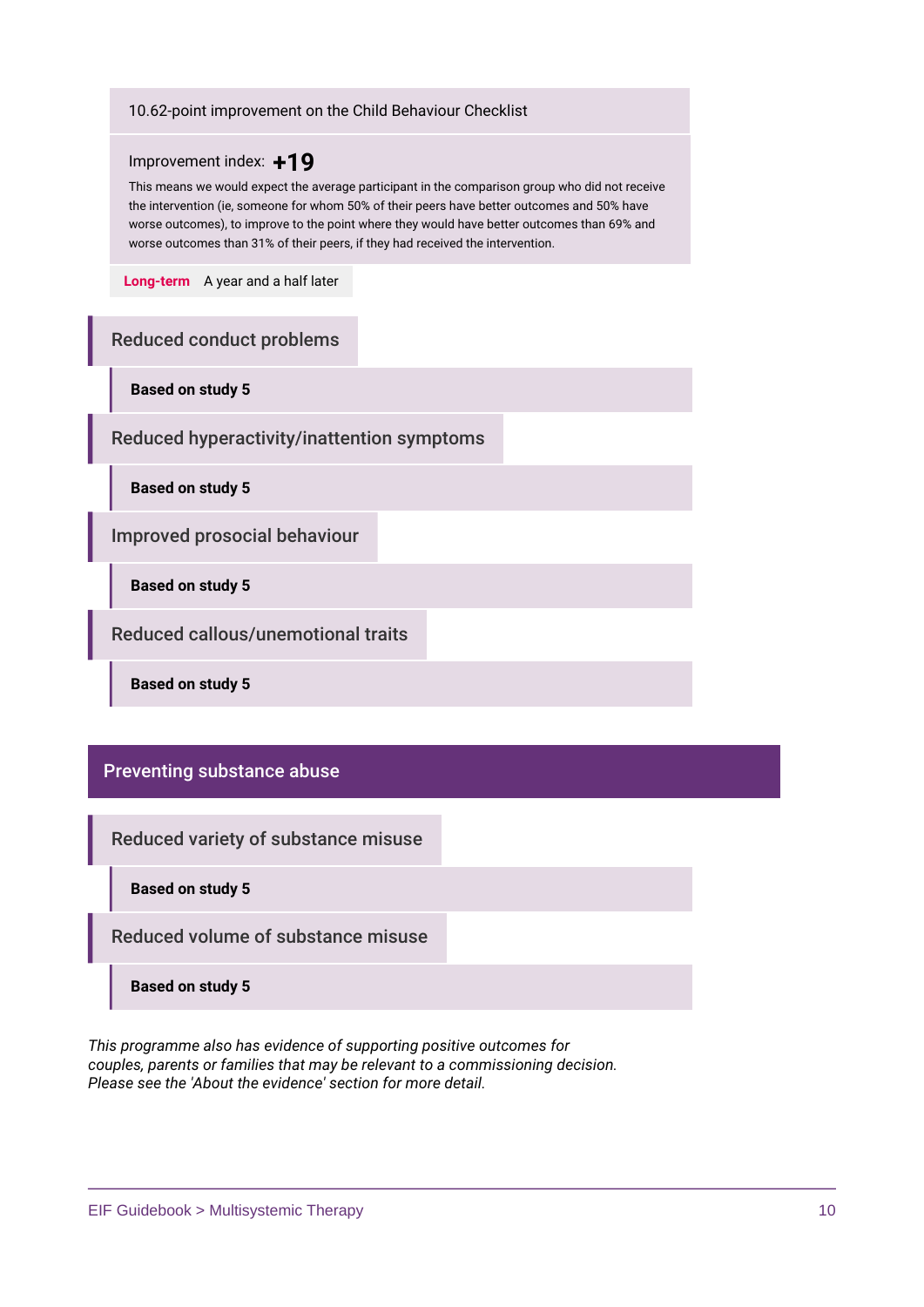# **Key programme characteristics**

# **Who is it for?**

The best available evidence for this programme relates to the following age-groups:

- Preadolescents ٠
- Adolescents

### **How is it delivered?**

The best available evidence for this programme relates to implementation through these delivery models:

Individual

# **Where is it delivered?**

The best available evidence for this programme relates to its implementation in these settings:

• Home

# **How is it targeted?**

The best available evidence for this programme relates to its implementation as:

٠ Targeted indicated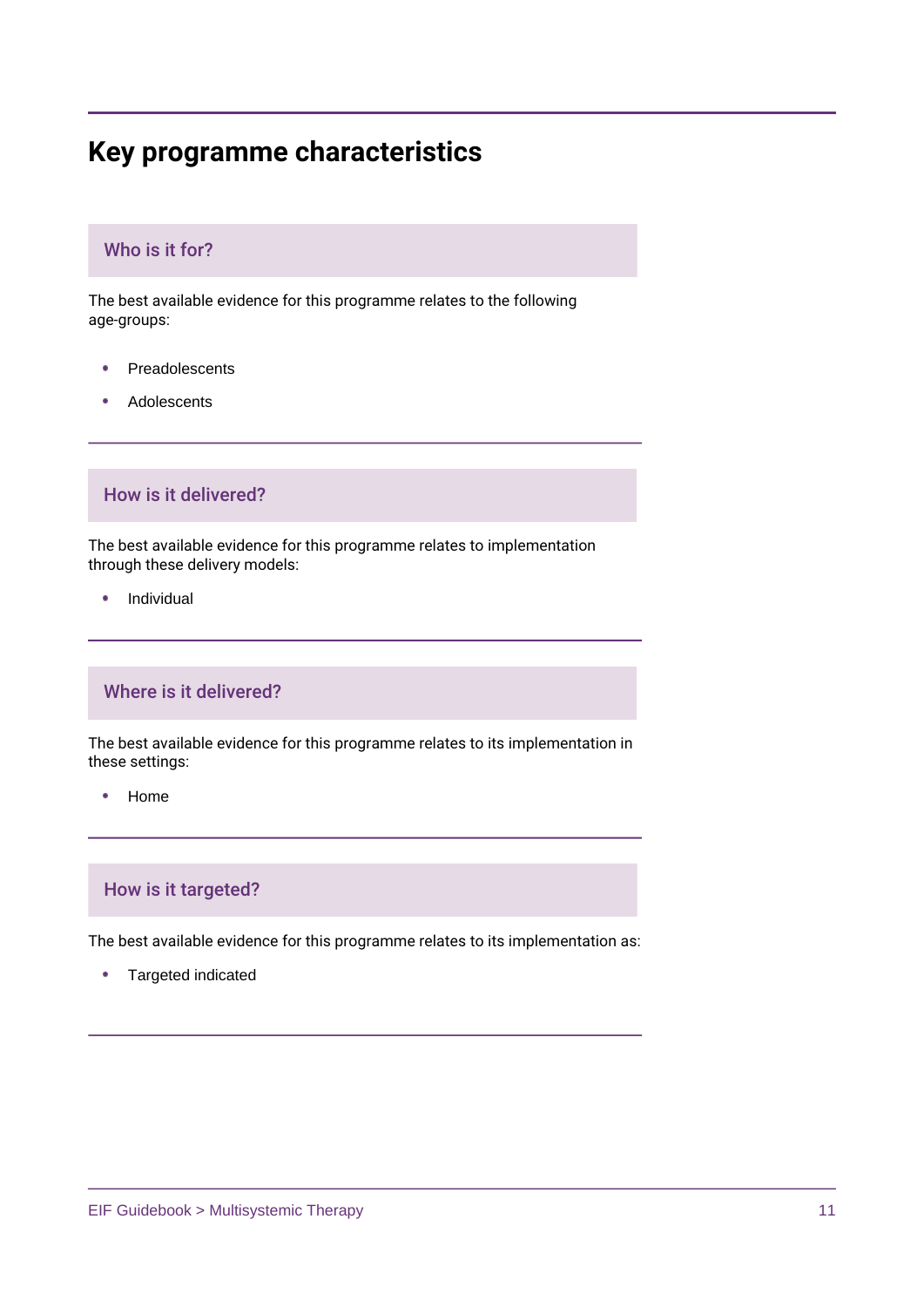# **Where has it been implemented?**

Australia, Belgium, Canada, Chile, Denmark, Germany, Iceland, Ireland, Netherlands, New Zealand, Norway, Sweden, Switzerland, United Kingdom, United States

# **UK provision**

This programme has been implemented in the UK.

# **UK evaluation**

This programme's best evidence includes evaluation conducted in the UK.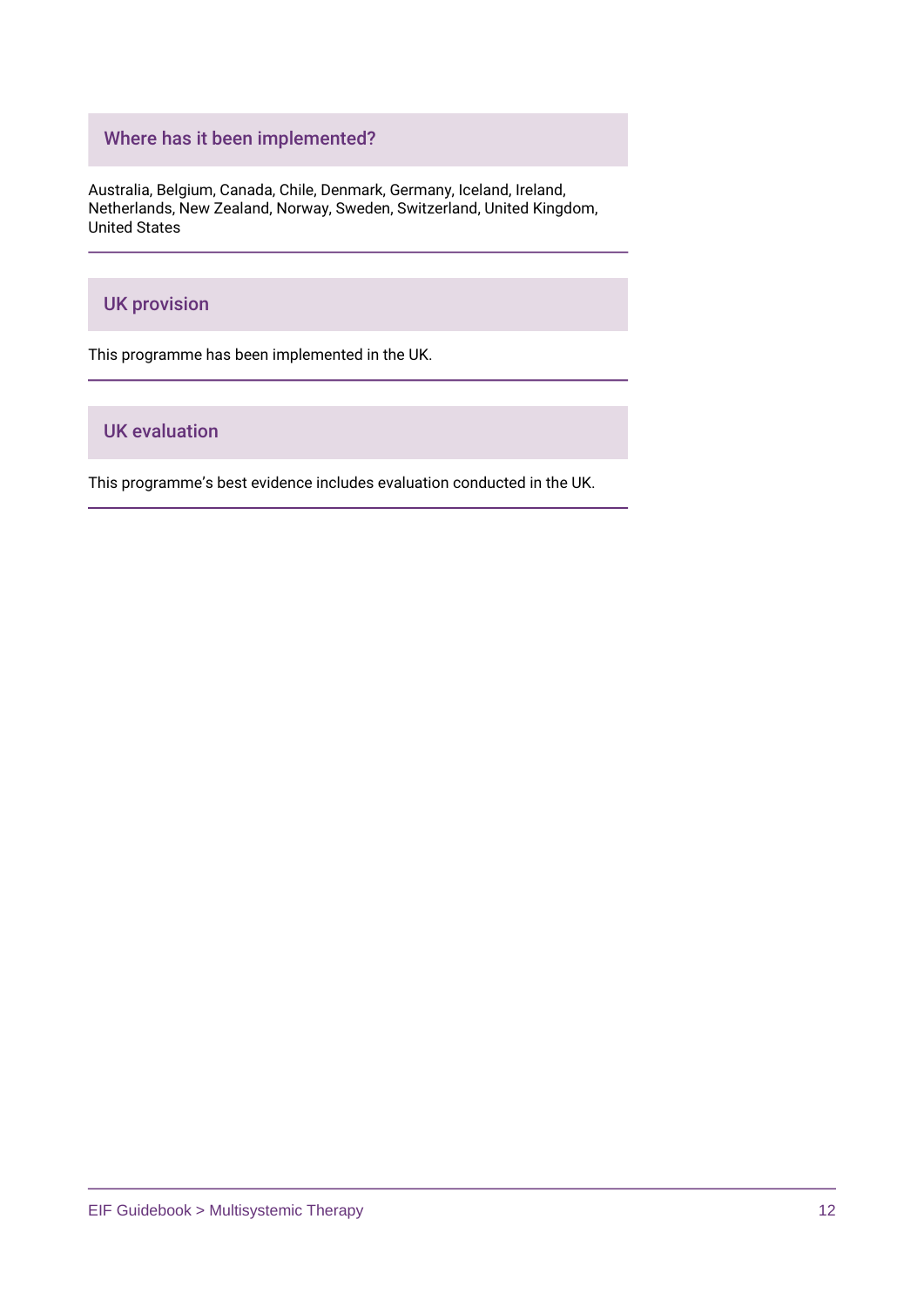# **About the programme**

# **What happens during delivery?**

# **How is it delivered?**

- MST is delivered by a therapist to young people and families on an individual basis in their homes or other community settings. Therapists are available to the family 24/7 and carry a caseload of four to six families at a time.
- Therapy sessions typically last between 50 minutes and two hours.
- The frequency of the sessions may vary depending on the needs of the family and the stage of the treatment, typically ranging from three days a week to daily.

## **What happens during the intervention?**

- The MST model views the parents as the primary agents of change. Each family's treatment plan therefore includes a variety of strategies to improve the parents' effectiveness and the quality of their relationship with their child. It is essential that these strategies 'fit' with each family's unique set of strengths and weaknesses.
- A key aim of the therapy is to identify strategies that work for each individual young person and family. Work is also undertaken with the network of formal and informal supports around the young person and family to improve family relationships with agencies such as schools but also to develop sustainable positive supports in the community.
- A second aim of the intervention is to help families assume greater responsibility for their behaviours and generate solutions and skills for solving their family problems now and in the future. A variety of evidence based intervention strategies are used with individuals, families, and caregivers, including family sessions, role plays, structural and strategic family therapy, parent training, including use of behaviour plans, safety planning, and cognitive behavioural therapy. There may also be specific targeted interventions for substance abuse in young people.
- The strategies follow a set of MST principles and the MST analytical process, so that problems are resolved in a strategic way with the families. All of these interventions are related to the aims of (1) reducing antisocial / offending and high-risk behaviours in young people, (2) keeping young people safely at home, improving family relationships and reducing out-of-home placement, and (3) helping support young people to be successful in school, work and other community activities.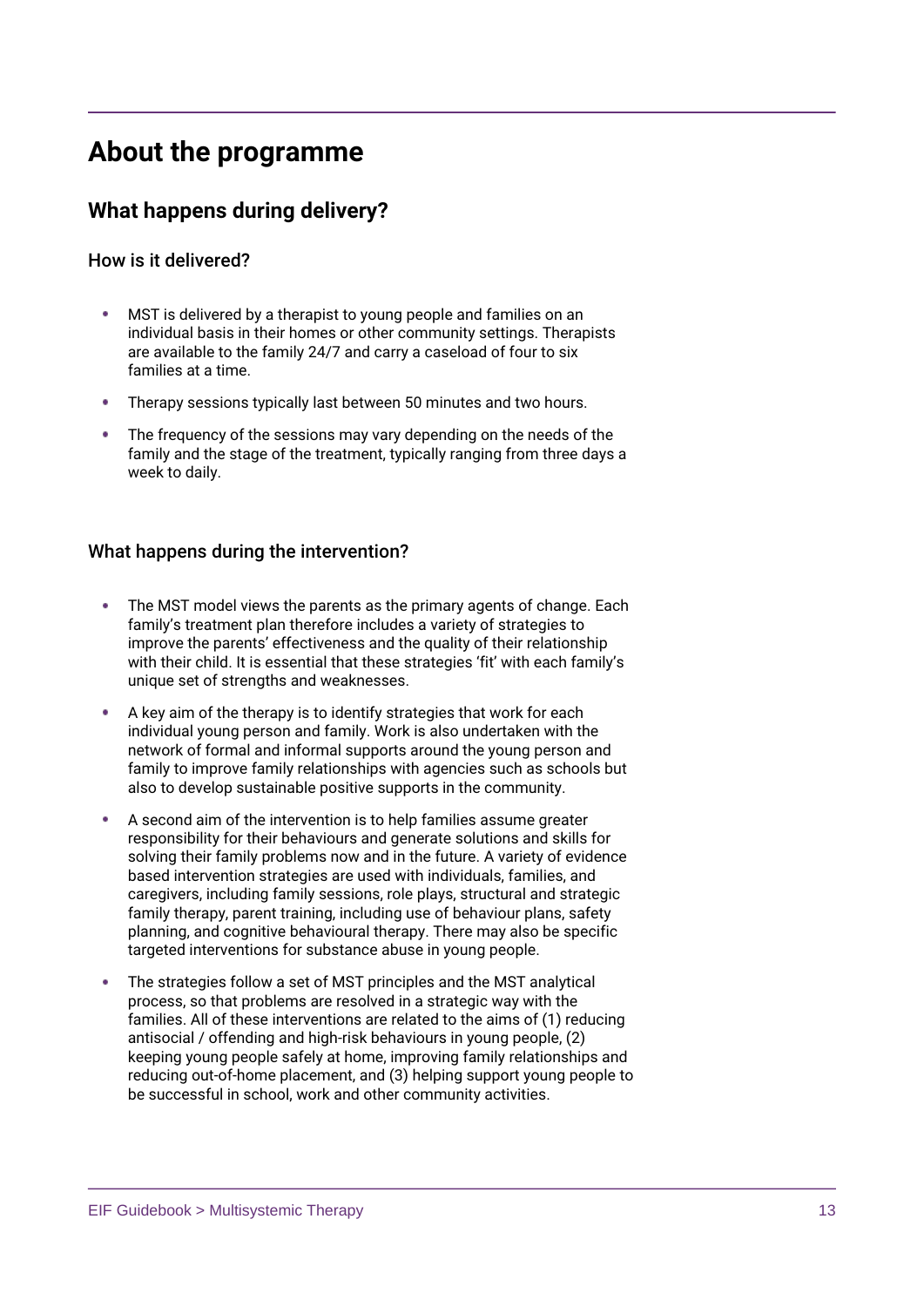# **What are the implementation requirements?**

# **Who can deliver it?**

The practitioner who delivers this programme is an MST therapist/practitioner with QCF-6 level qualifications.

## **What are the training requirements?**

The practitioners have 40 of programme training (a five-day MST orientation). Booster training of practitioners is required.

## **How are the practitioners supervised?**

Practitioner supervision is provided through the following processes:

- **It is required that practitioners are supervised by one host-agency** supervisor (qualified to QCF-7/8 level), with 40 hours of MST practitioner training plus 16 hours of MST supervisor training.
- It is required that practitioners are supervised by one programme developer supervisor (qualified to QCF-7/8 level).

# **What are the systems for maintaining fidelity?**

Programme fidelity is maintained through the following processes:

- **•** training manual
- other printed material
- other online material
- video or DVD training
- face-to-face training
- fidelity monitoring.

### **Is there a licensing requirement?**

Yes, there is a licence required to run this programme.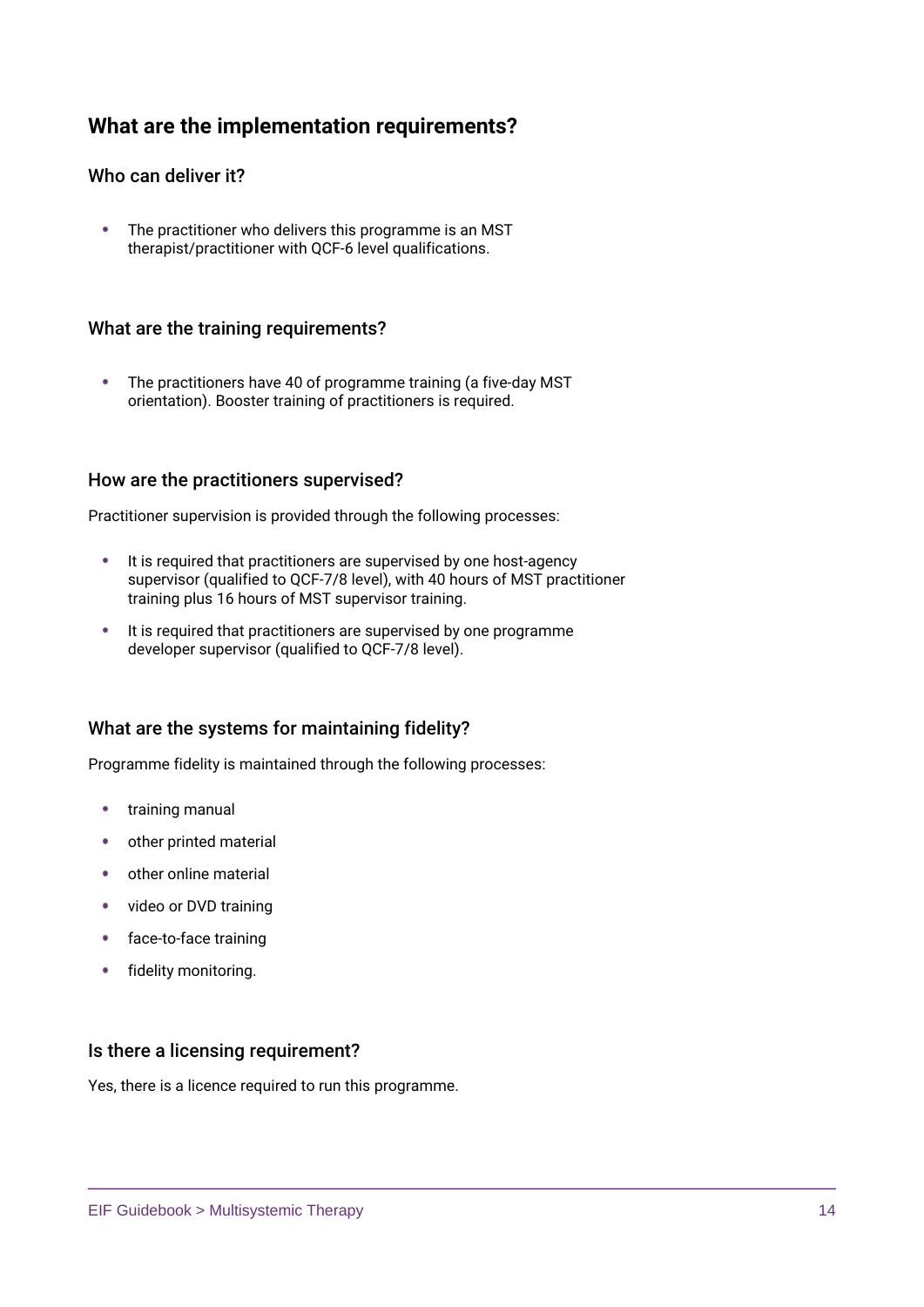# **How does it work? (Theory of Change)**

## **How does it work?**

- MST is informed by ecological theory that assumes that a young person's behavioural problems are multi-determined by risks that occur at the level of the child, family, school and community.
- MST therapists help families identify strengths within each ecological level that will help them overcome the risks that contribute to the child's behavioural problems.
- Families also develop strategies specific to their risks to strengthen family relationships and reduce behavioural problems.
- Parenting behaviours improve, family communication improves, the family's links to external support improves, the young person's behaviour improves and his or her relationship to the school and community improves.
- Improvements in school attendance and engagement, reductions in offending rates and a reduced need to go into prison or out-of-home care.

## **Intended outcomes**

Supporting children's mental health and wellbeing Enhancing school achievement & employment Preventing crime, violence and antisocial behaviour

# **Contact details**

Cathy James National MST Programme Lead, MST [cathy.james@kcl.ac.uk](mailto:Cathy.James@kcl.ac.uk)

[www.mstservices.com](https://www.mstservices.com/) [www.mstuk.org](http://www.mstuk.org/) [www.mstinstitute.org](https://msti.org/mstinstitute/) [www.evidencebasedinterventions.org.uk](https://www.evidencebasedinterventions.org.uk/)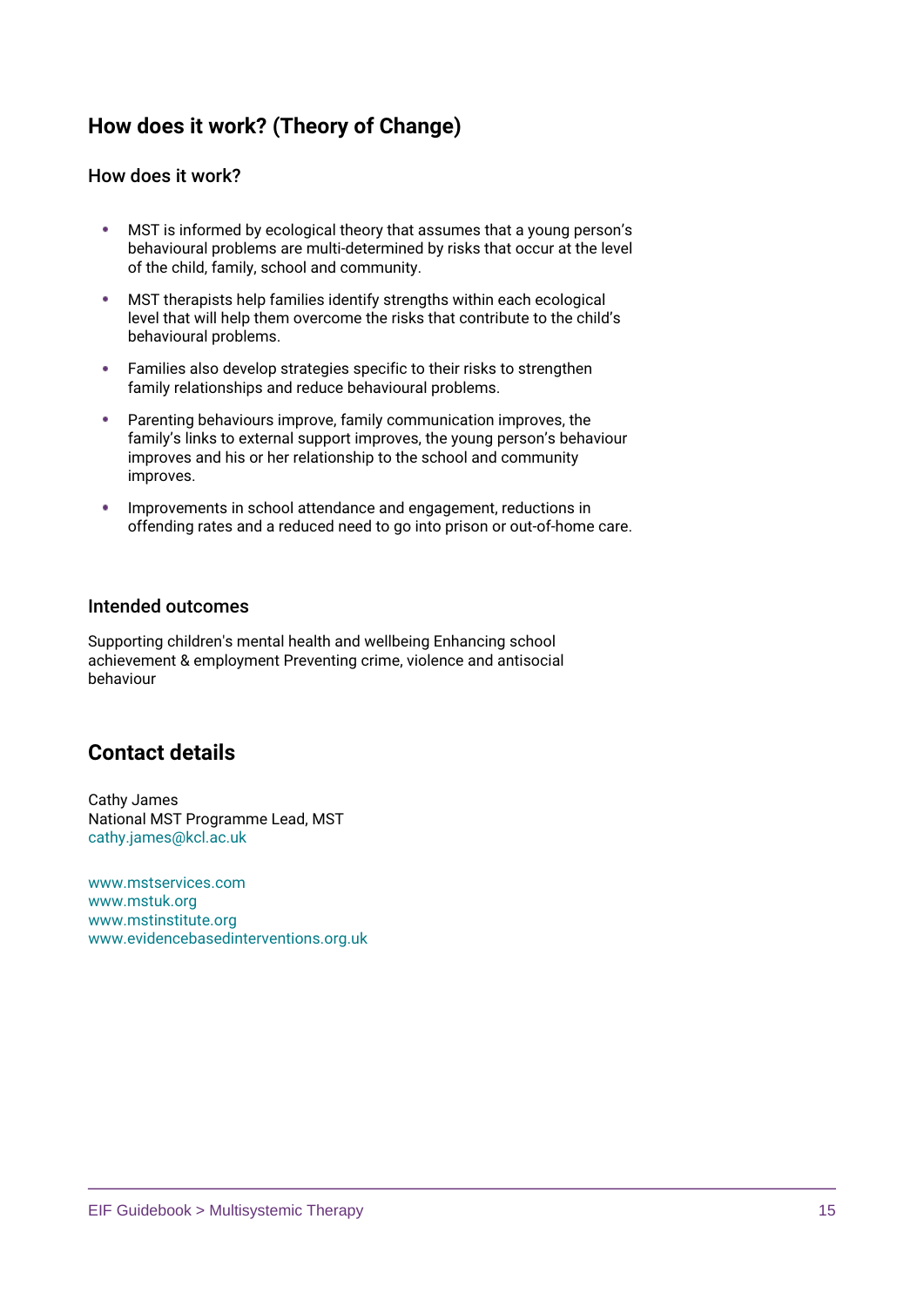# **About the evidence**

Multisystemic Therapy has evidence from at least three rigorously conducted RCTs, with at least one study demonstrating long-term impact, and impact on assessment measures independent of study participants (not self-reports). At least one study has been conducted independently of the programme developer.

These studies identified statistically significant positive impact on a number of child and parent outcomes.

# **Study 1**

**Citation:** Butler et al., 2011 | **Design:** RCT

**Country:** United Kingdom | **Study rating:** 3

**Sample:** 108 families, with children aged 13–17

**Timing:** Post-intervention; 12 month & 18 month follow-up

### **Child outcomes:**

Reduced youth offending

Reduced aggression

Reduced delinquency

Reduced delinquency

Reduced psychopathic traits

### **Other outcomes:**

Improved parenting behaviours

Butler, S., Baruch, G., Hickey, N., & Fonagy, P. (2011). A randomized controlled trial of Multisystemic Therapy and a statutory therapeutic intervention for young offenders. *Journal of the American Academy of Child and Adolescent Psychiatry, 50*(12), 1220-1235.

**Available at** [http://www.jaacap.com/article/S0890-8567\(11\)00880-X/abstract](http://www.jaacap.com/article/S0890-8567(11)00880-X/abstract)

### **Study design and sample**

The first study is a rigorously conducted RCT.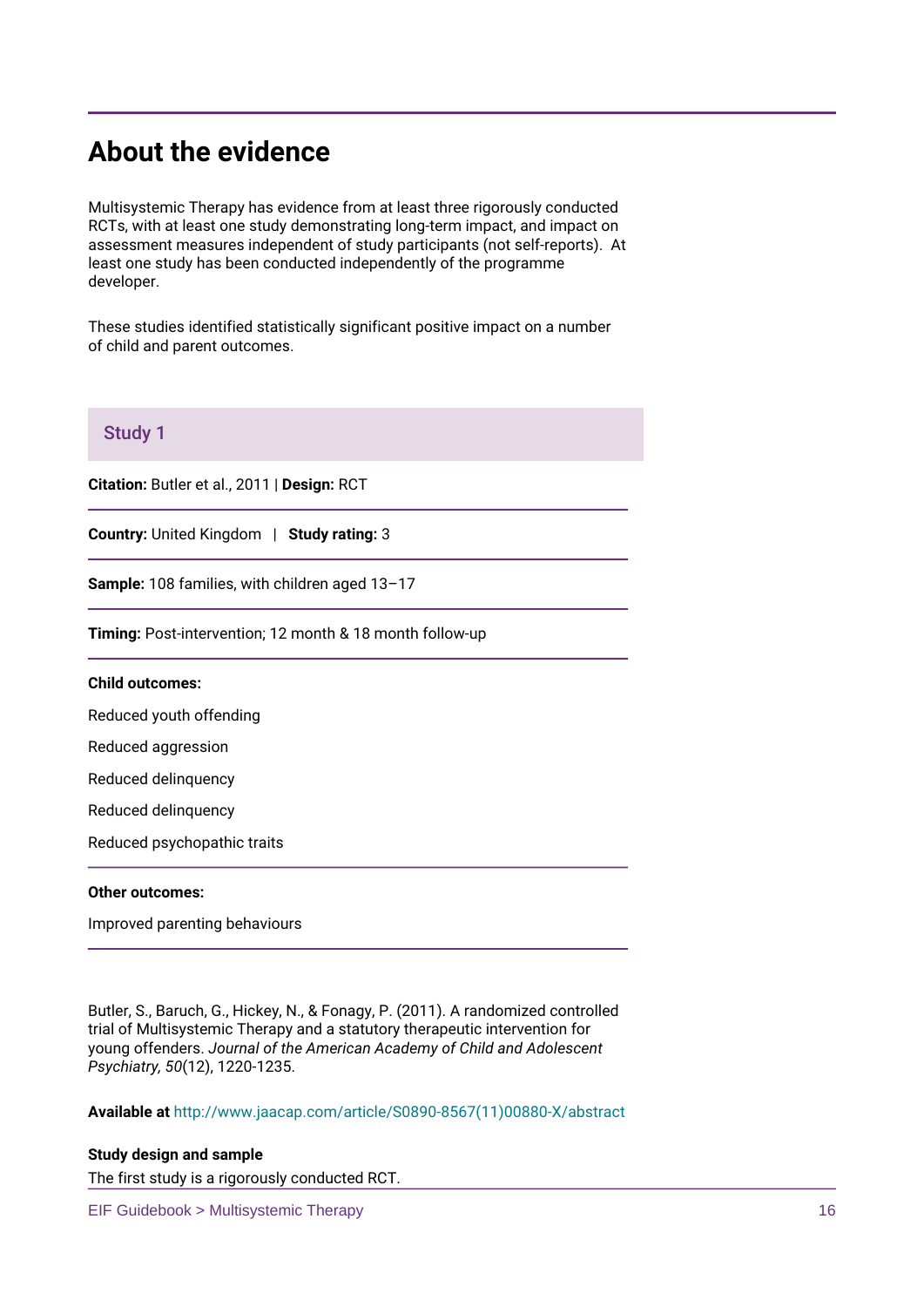This study involved random assignment of children to a MST or to a standard package of youth offending services involving individual and family support. The trial involved 108 youths and their parents. Treatment allocation was determined by a stochastic minimization program (MINIM) balancing for type of offending (violent vs. nonviolent), gender and ethnicity.

This study was conducted in the UK with a sample of children. Families were eligible if they had a child between the ages of 13 and 17, who was living at home with at least one parent or caregiver, and was a recipient of a court order within the last three months.

### **Measures**

Information about youth offending was gathered from police records at six months pre-treatment, six months post-baseline (typically just post-treatment), 12 months and 18 months. Parents and youths also complete a battery of validated self-report measures at baseline and at six-months – i.e. immediately post-treatment. These measures included:

- Self-report of Youth Behaviour (SRYB) (self-report)
- delinquency and aggression subscales of the Youth Self-Report (YSR) (self-report)
- Child Behavior Checklist (CBCL) (parent completed)
- Antisocial Beliefs and Attitudes Scale (ABAS) (self-report)
- Loeber et al.'s parent completed measure of positive parenting and disciplinary practices (PP) along with parent monitoring and supervision (parent-report)
- Subjective Family Image Test [SFIT]): A family measure completed by both the young person and primary caretaker looking at the quality of the emotional bond between adolescent and parent (emotional connectedness) (family-report)
- Antisocial Process Screening Device (APSD), a parent-completed measure of youth psychopathic traits  $\bullet$ (parent-report)
- $\bullet$ a 16-item scale measuring the youth's involvement with delinquent peers (IDP) adapted from the Youth in Transition Study' (self-report).

### **Findings**

This study identified statistically significant positive impact on a number of child and parent outcomes.

The study observed statistically significant reductions in MST youth's offending behaviour. The study further observed significant reductions in MST parent- and youth-reported aggression and delinquent behaviour.

# **Study 2a**

**Citation:** Borduin et al., 1995 | **Design:** RCT

**Country:** United States | **Study rating:** 3

**Sample:** 176 youths with a criminal arrest aged 12-17

**Timing:** Post-intervention; 4 year follow-up

### **Child outcomes:**

Reduced reoffending (ever rearrested)

Reduced antisocial behaviour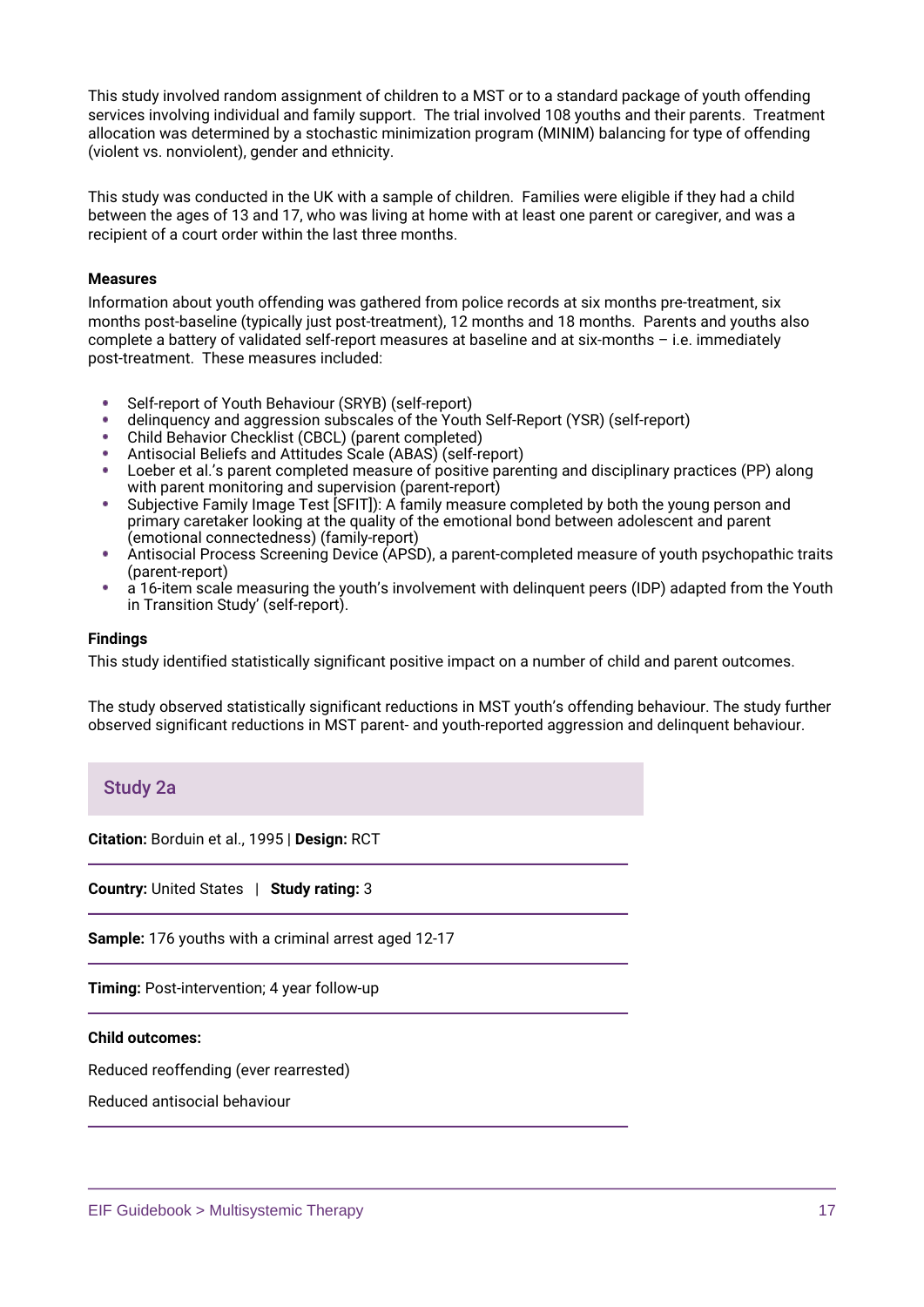### **Other outcomes:**

Improved supportiveness of child

Reduced psychological symptoms

Increased family cohesion

Borduin, C. M., Mann, B. J., Cone, L. T., Henggeler, S. W., Fucci, B. R., Blaske, D. M. & Williams, R. A. (1995). Multisystemic treatment of serious juvenile offenders: Long-term prevention of criminality and violence. *Journal of Consulting and Clinical Psychology, 63*, 569-578.

**Available at** <http://psycnet.apa.org/fulltext/1995-44513-001.html>

### **Study design and sample**

The second study is a rigorously conducted RCT.

This study involved random assignment of children to a MST or to individual therapy alongside a constellation of other youth offending services. Participants were randomly assigned via coin toss to MST or individual therapy.

This study was conducted in the USA, with a sample 176 youth offenders. Youths were eligible if they were (1) between the ages of 12 and 17, (2) had at least two previous arrests – with a detention within the previous four weeks, (3) living with at least one parent and (4) no evidence of psychosis or dementia.

### **Measures**

Police and juvenile court records were used to determine the criminal activity of all youths prior to the start of programme and then at follow-ups taking place at 4, 13.7 and 21.9 years post-treatment. Information about other court involvement (civil suits, divorce proceedings) was also considered in the 21.9-year follow-up.

Secondary outcomes (parent and child psychological functioning, family cohesion, self-reported offending behaviour) were measured through a large battery of validated self-reported measures completed by the parent and youth immediately before and after MST or control treatment.

### **Findings**

This study identified statistically significant positive impact on a number of child and parent outcomes. This includes:

 $\bullet$ Fewer criminal arrests at 4 years post-intervention.

### **Study 2b**

**Citation:** Schaeffer et al. 2005 | **Design:** RCT

**Country:** United States | **Study rating:** 3

**Sample:** 176 youths with a criminal arrest aged 12–17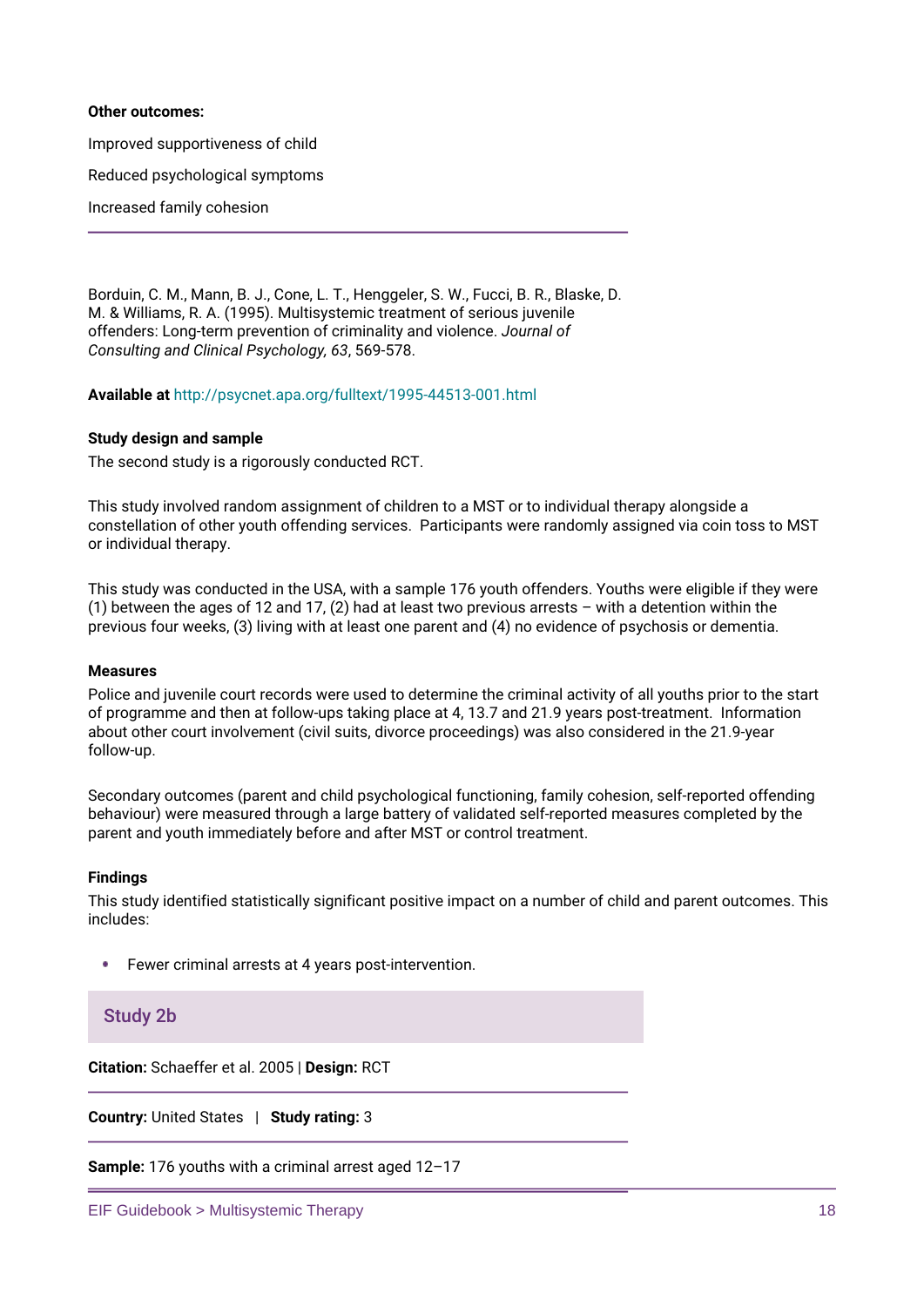**Timing:** 13.7 year follow-up

### **Child outcomes:**

Reduced reoffending (ever rearrested)

Reduced reoffending (number of times rearrested)

### **Other outcomes:**

Not measured

Schaeffer, C. M. & Borduin, C. M. (2005). Long-term follow-up to a randomized clinical trial of Multisystemic Therapy with serious and violent juvenile offenders. *Journal of Consulting and Clinical Psychology, 73*, 445-453.

### **Available at** <http://psycnet.apa.org/fulltext/2005-06517-007.html>

Schaeffer et al. 2005 describes additional outcomes from study 2a described above. In this case:

- Police and juvenile court records were used to determine the criminal activity of all youths prior to the ٠ start of programme and then at follow-ups taking place 13.7 years post-intervention.
- This study identified statistically significant positive impact on a number of child outcomes. This ٠ includes fewer criminal arrests at 13.7 years post-intervention.

### **Study 2c**

**Citation:** Sawyer et al., 2011 | **Design:** RCT

**Country:** United States | **Study rating:** 3

**Sample:** 176 youths with a criminal arrest aged 12–17

**Timing:** 21.9 year follow-up

### **Child outcomes:**

Reduced reoffending (ever rearrested)

Reduced family-related civil court cases

Reduced reoffending (number of misdemeanour arrests)

**Other outcomes:**

Not measured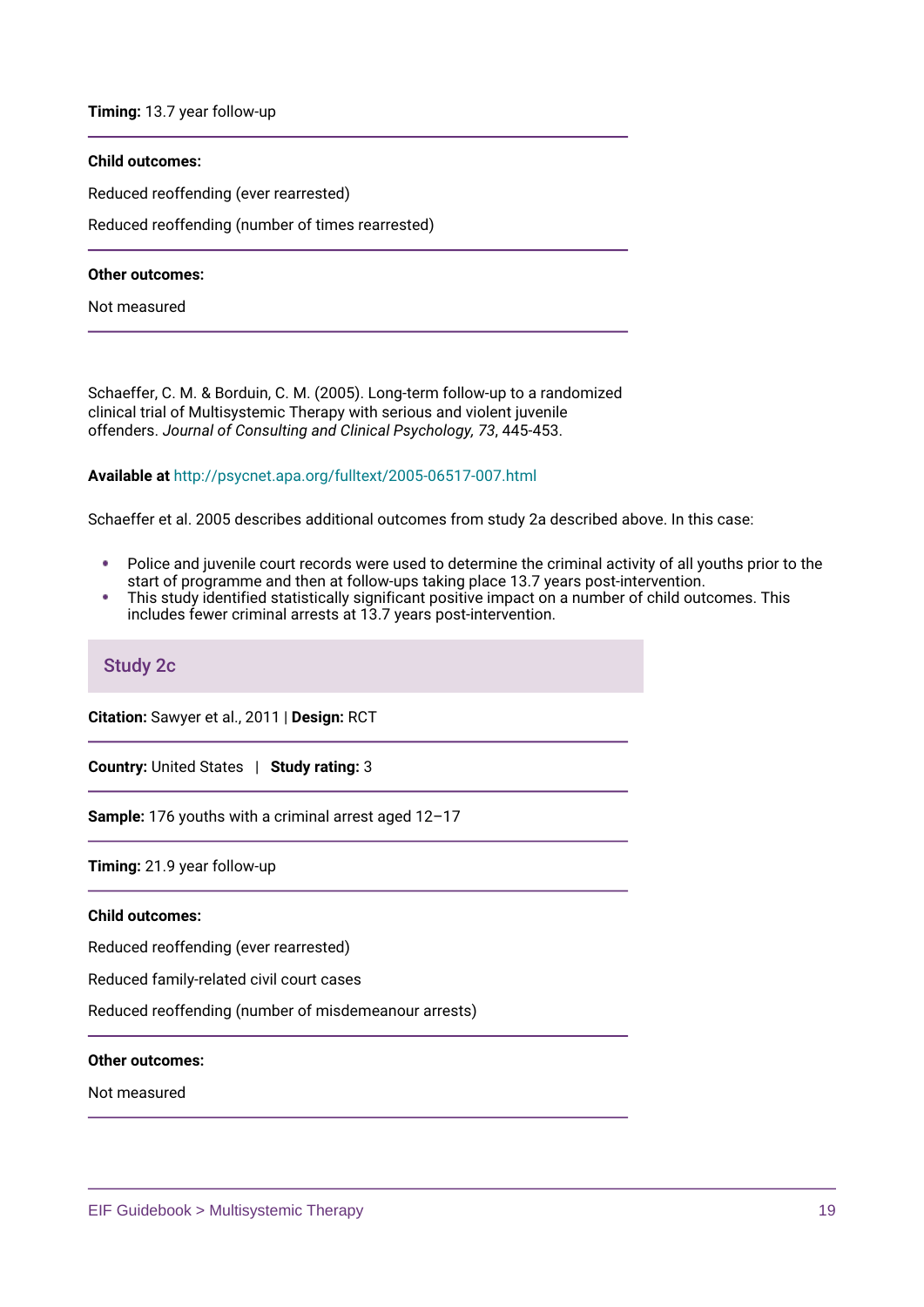Sawyer, A.M, & Borduin, C.M. (2011). Effects of Multisystemic Therapy through midlife: A 21.9-year follow-up to a randomized clinical trial with serious and violent juvenile offenders. *Journal of Consulting and Clinical Psychology, 79,* 643-652.

### **Available at** <http://psycnet.apa.org/record/2011-15472-001>

Sawyer et al., 2011 describes additional outcomes from study 2a described above. In this case:

- Police and juvenile court records were used to determine the criminal activity of all youths prior to the start of programme and then at follow-ups taking place 21.9 years post-intervention.
- This study identified statistically significant positive impact on a number of child outcomes. This ٠ includes fewer criminal arrests and civil court cases at 21.9 years post-intervention.

### **Study 3a**

**Citation:** Ogden et al., 2004 | **Design:** RCT

**Country:** Norway | **Study rating:** 3

**Sample:** 100 youths with serious behavioural difficulties

**Timing:** Post-intervention

#### **Child outcomes:**

Reduced internalising behaviour problems

Improved social competence

Reduced out-of-home placement

#### **Other outcomes:**

Improved family cohesion

Ogden, T. & Halliday-Boykins, C. A. (2004). Multisystemic treatment of antisocial adolescents in Norway: Replication of clinical outcomes outside of the US. *Child and Adolescent Mental Health, 9*(2),77-83.

### **Available at**

<https://onlinelibrary.wiley.com/doi/full/10.1111/j.1475-3588.2004.00085.x>

### **Study design and sample**

The third study is a rigorously conducted RCT.

This study involved random assignment of children to a MST or a treatment as usual group, which could include out-of-home placement in residential or foster care, or intensive home-based individual therapy.

Ehe &udy was  $\varsigma$ ഉന്ധിന്ദ്ര്യ in Norway, with a sample that consisted of 64 boys and 37 girls, averaging 14.95 $_{20}$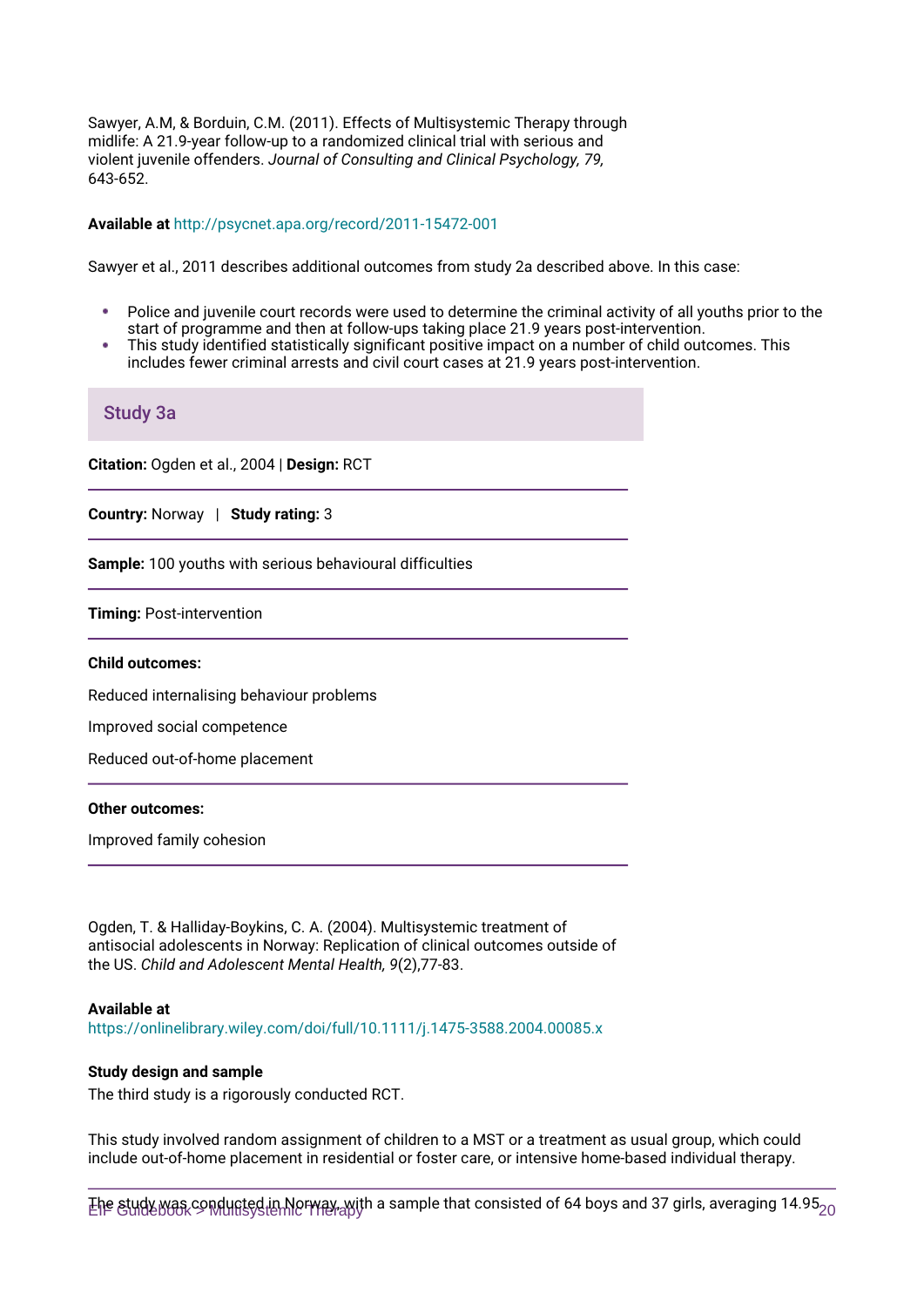years. Youths were referred for a range of behavioural and mental health problems, including behavioural problems and criminal offences. Youths were excluded if they were (1) receiving treatment from another agency, (2) they had a substance misuse problem without any additional behavioural issues, (3) there were issues with sexual offending, (4) they had autism, psychosis or imminent risk of suicide, (5) the youth posed a serious risk to other family members in the home, or (6) there was an ongoing investigation involving child maltreatment.

### **Measures**

A composite score derived from the parent/teacher/youth ratings of the young's person's behaviour with the Child Behavior Checklist was used to measure behavioural outcomes. Out-of-home placements were also considered, as were youth self-ratings of their delinquency (Self-report delinquency scale), social competence (Social Competence with Peers Questionnaire) and social skills (Social Skills Rating System). Family cohesion was measured via the FACEs (Family Adaptability and Cohesion Scale). Additional information about out-of-home placements was gathered through social services records. Data was collected at baseline, immediately post-treatment and at a two year follow-up with three-quarters of the sample.

### **Findings**

This study identified statistically significant positive impact on a number of child and parent outcomes.

This includes internalising symptoms at the post-intervention point. Other positive outcomes included improve family functioning (FACES), improved social competence, and reduced out-of-home placements.

# **Study 3b**

**Citation:** Ogden et al., 2006 | **Design:** RCT

**Country:** Norway | **Study rating:** 3

**Sample:** 100 youths with serious behavioural difficulties

**Timing:** 2 year follow-up (18 months post-treatment)

### **Child outcomes:**

Reduced out-of-home placement

Reduced delinquency

Reduced behavioural problems

Reduced internalising behaviour problems

#### **Other outcomes:**

Not measured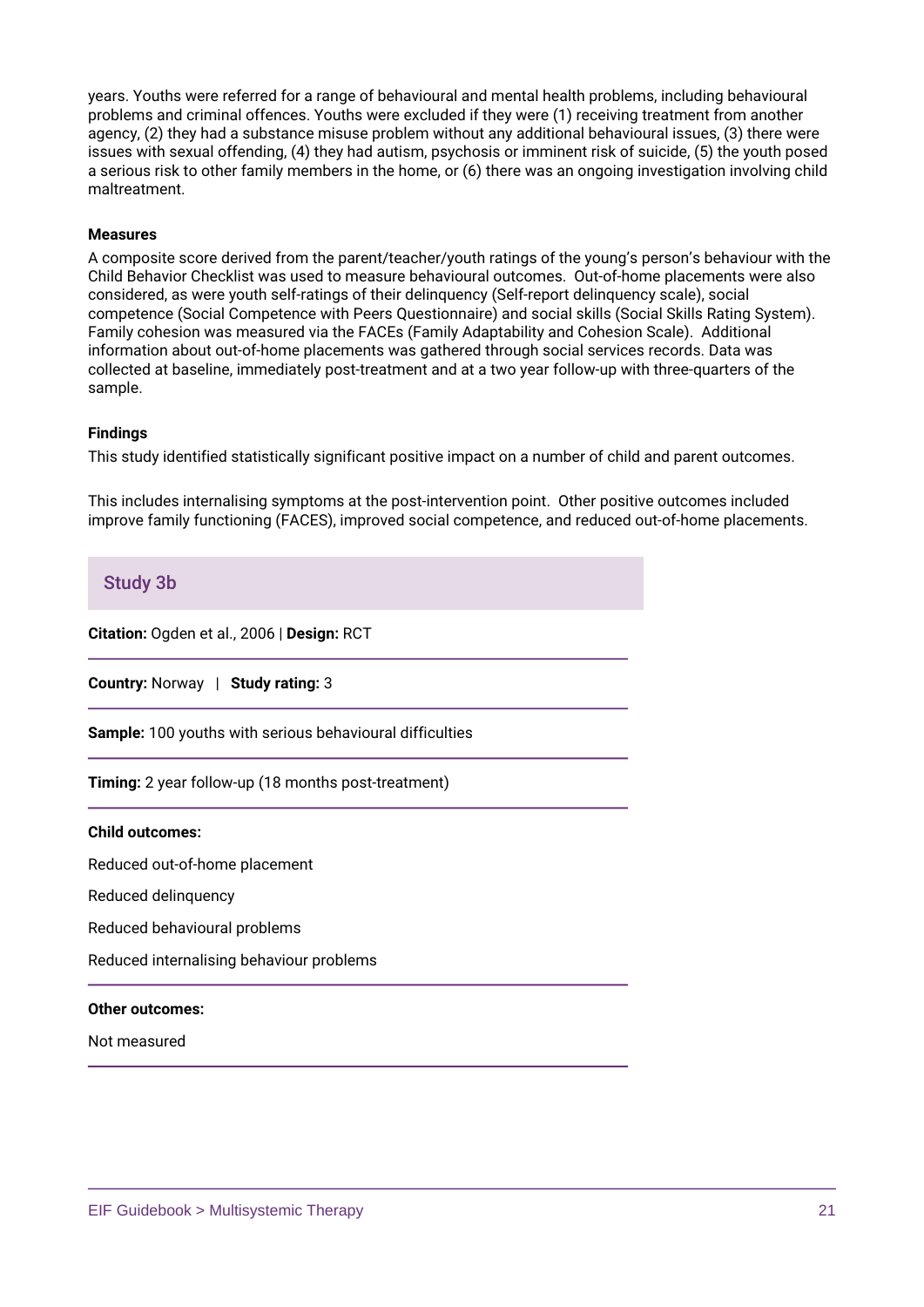Ogden, T. & Hagen, K.A. (2006). Multisystemic Therapy of serious behaviour problems in youth: Sustainability of therapy effectiveness two years after intake. *Journal of Child and Adolescent Mental Health, 11*, 142-149.

### **Available at**

<https://onlinelibrary.wiley.com/doi/full/10.1111/j.1475-3588.2006.00396.x>

Ogden et al., 2006 describes additional outcomes from study 3a described above. In this case:

- Data was collected at a two-year follow-up with three-quarters of the sample.
- This study identified statistically significant positive impact on a number of child outcomes. MST youths were significantly more likely to remain at home, and to be rated by their parents as having significantly improved behaviour (internalising and total CBCL scores). The teacher ratings also significantly favoured MST participants.

| <b>Study 4</b>                            |
|-------------------------------------------|
| Citation: Sundell, 2008   Design: RCT     |
| Country: Sweden   Study rating: NE        |
| Sample: 156 anti-social youths aged 12-17 |
| Timing: Post-intervention                 |
| <b>Other outcomes:</b>                    |
| None found                                |

Sundell, K., Hansson, K., Löfholm, C.A., Olsson, T., Gustle, L., Kadesjo, C. (2008). The transportability of Multisystemic therapy to Sweden: short-term results from a randomized trial of conduct-disordered youths. *Journal of Family Psychology, 22*(4), 550-560.

**Available at** <http://psycnet.apa.org/record/2008-10898-007>

### **Study design and sample**

The fourth study is a rigorously conducted RCT.

This study involved random assignment of children to an MST or a treatment as usual group. Those assigned to the control group received individual therapy alongside a constellation of other youth offending services and MST participants received an average of six months of MST.

The study was conducted in Sweden with a sample of antisocial youths. Youths were an average of 15 years. 67% had one previous arrest and 32% had a previous out-of-home placement. Youths were eligible if they fulfilled the criteria for a DSM IV-TR diagnosis of conduct disorder and whose parent(s) or parent surrogate(s) were motivated to engage in an intervention. Youths were ineligible if there was a history of sexual offending, substance misuse, a serious cognitive difficulty or other mental health problem, or treatment in another facility.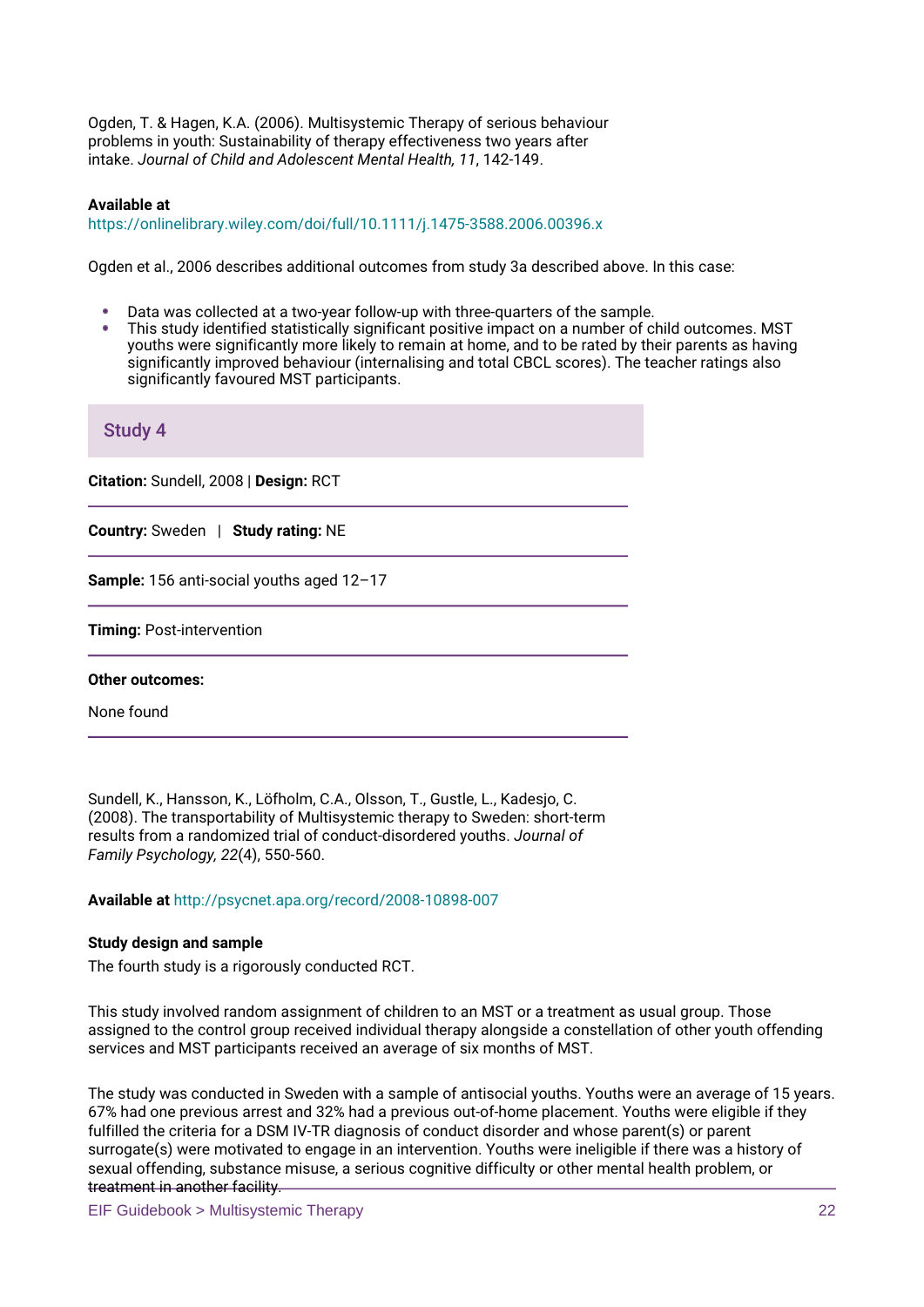### **Measures**

Social service and school attendance measures were collected for all participants. The following measures were also completed by the parent or youth.

Youth:

- $\bullet$ Youth self-report
- Sense of Coherence Scale
- Self-report Delinquency Scale
- Alcohol Use Disorder Identification Test (AUDIT )  $\bullet$
- Drug Use Disorder Identification Test (DUDIT)
- 'Bad Friends' subscale from the Pittsburgh Youth Study
- Social competence with Peers Scales (SCPQ)
- Social Skills Rating System (SSRS)  $\bullet$

Parent:

- CBCL (Caregiver but about child)  $\bullet$
- Parenting measure developed in Sweden
- Maternal mental health -- SCL-90.

### **Findings**

There were no statistically significant differences between the groups.

**Study 5**

**Citation:** Fonagy, et al. (2018). | **Design:** RCT

**Country:** United Kingdom | **Study rating:** NE

**Sample:** 684 young people aged 11–17, with moderate-to-severe antisocial behaviour problems

**Timing:** Post-intervention; approximately 6-months follow-up (12 months after randomisation); approximately 12-months follow-up (19 months after randomisation)

### **Child outcomes:**

Reduced conduct problems

Reduced emotional problems

Reduced hyperactivity/inattention symptoms

Improved prosocial behaviour

Reduced callous/unemotional traits

Reduced variety of substance misuse

Reduced volume of substance misuse

Improved wellbeing and adjustment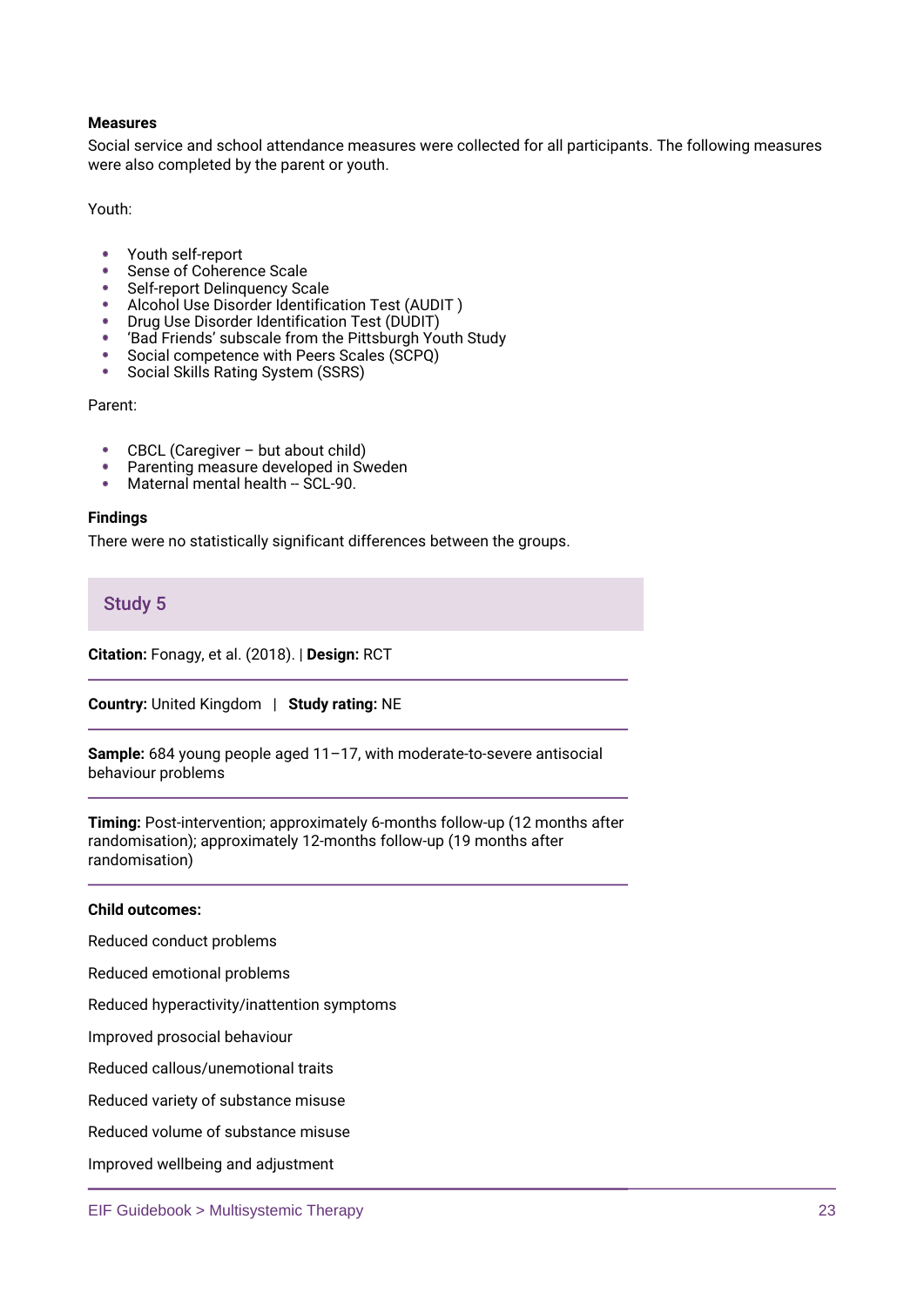### **Other outcomes:**

Improved Alabama Parenting Questionnaire – problems of monitoring and supervision Improved Loeber parental support score Improved FACES family satisfaction Improved FACES family cohesion Improved FACES family communication Improved General Health Questionnaire scores

Fonagy, P., Butler, S., Cottrell, D., Scott, S., Pilling, S., Eisler, I., ... & Ellison, R. (2018). Multisystemic therapy versus management as usual in the treatment of adolescent antisocial behaviour (START): a pragmatic, randomised controlled, superiority trial. *The Lancet Psychiatry*.

### **Available at**

<https://www.sciencedirect.com/science/article/pii/S2215036618300014>

### **Study design and sample**

The fifth study is a rigorously conducted RCT.

This study involved random assignment of children to an MST group and a management as usual (MAU) group. Stochastic minimisation, stratifying for treatment centre, sex, age at enrolment to study and age at onset of antisocial behaviour was used. MAU involved the provision of best available local services for young people; the interventions were multicomponent and no less resource-intensive than MST.

This study was conducted in the UK with a sample of children who were between 11 and 17 years old, with moderate-to-severe antisocial behaviour problems. 65% of the sample had persistent and enduring violent and aggressive interpersonal behaviour, more than 80% met DSM-IV criteria for any conduct disorder, and 26% had been permanently excluded from school for antisocial behaviour.

### **Measures**

Data was collected at post-intervention (6 months after randomisation), approximately 6-months follow-up (12 months after randomisation) and approximately 12-month follow-up (18 months after randomisation):

- Out-of-home placements were assessed using administrative data.
- Time to first offense was assessed using police administrative data.
- Proportion free of offending behaviour was assessed using police administrative data.
- Exclusion from school was assessed using administrative data (National Pupil Database).
- Behaviour problems were assessed using the Strengths and Difficulties Questionnaire (youth self-report and parent report versions).
- Callous and unemotional traits were assessed using the Inventory of Callous/Unemotional traits (youth self-report and parent report versions).
- Delinquency was assessed using the Self-Report Delinquency Measure (youth self-report).
- Antisocial beliefs and attitudes were assessed using the Antisocial Beliefs and Attitudes Scale (youth self-report).
- Materialistic attitudes were assessed using the Youth Materialism Scale (youth self-report).
- Young person wellbeing was assessed using the Moods and Feeling Questionnaire (youth self-report).
- ADHD symptoms were assessed using the Conners Comprehensive Behaviour Rating Scales ADHD subscale (parent and teacher report).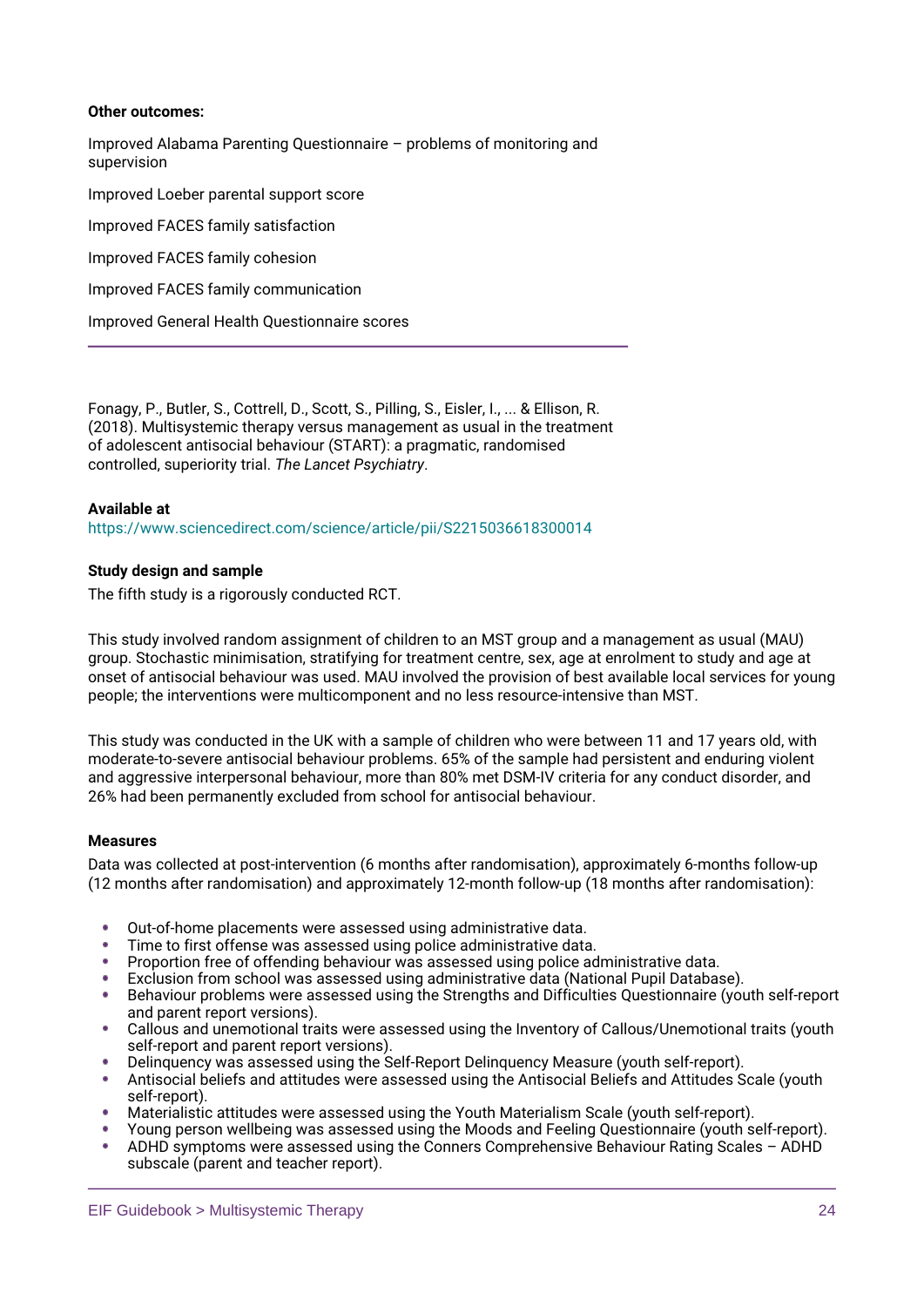- Behaviour disorders were assessed using the Development and Well-being Assessment measure ٠ (clinician report).
- Parent wellbeing was assessed using the General Health Questionnaire (parent report).
- Problems of monitoring and supervision in parenting were assessed using the Alabama Parenting Questionnaire (youth report and parent report versions).
- Parental support was assessed using the Loeber Parental Support measure (youth report and parent report versions).
- Family satisfaction, cohesion and communication were assessed using the Family Adaptability and Cohesion Evaluation Scale-IV (parent report).

### **Findings**

This study identified statistically significant positive impact on a number of child and parent outcomes. This includes:

### **Post-intervention**

- ٠ Improved SDQ – total score (parent report)
- Improved SDQ impact score (parent report)
- Improved SDQ conduct problems (parent report)
- Improved SDQ emotional problems score (parent report)
- Improved SDQ hyperactivity or inattention score (parent report)
- Improved SDQ prosocial score (parent report)
- Reduced inventory of callous/unemotional traits (parent report)
- Reduced self-report delinquency measure scores variety of substance misuse (young person self-report)
- Reduced self-report delinquency measure scores volume of substance misuse (young person self-report)
- Improved Moods and Feelings questionnaire scores (young person self-report)
- Improved Conners Comprehensive Behavour Rating Scales ASDHD scores (parent report)
- Improved Alabama Parenting Questionnaire problems of monitoring and supervision (parent report).
- Improved Loeber parental support score (parent report)
- Improved FACES family satisfaction (parent report)
- Improved FACES family cohesion (parent report)
- Improved FACES family communication (parent report)
- Improved General Health Questionnaire scores (parent report)

### **6-months**

- Improved SDQ total score (young person self-report)
- Improved SDQ emotional problems score (young person self-report)
- Improved SDQ total score (parent report)
- Improved SDQ emotional problems score (parent report)
- Improved SDQ hyperactivity or inattention score (parent report)
- Improved Moods and Feelings questionnaire scores (young person self-report)
- Improved FACES family satisfaction (parent report)
- Improved General Health Questionnaire scores (parent report)

### **12-months**

- Improved inventory of callous/unemotional traits scores (young person self-report)
- Improved General Health Questionnaire scores (parent report)

A statistically significant negative impact was identified on:

Increased criminal offenses at 12-month follow-up. It is worth noting that MST participants' outcomes did not worsen over time, but rather that MAU participants' outcomes improved *more* relative to MST participants.

This study receives a rating of NE (no effect) on a balance of considerations, including: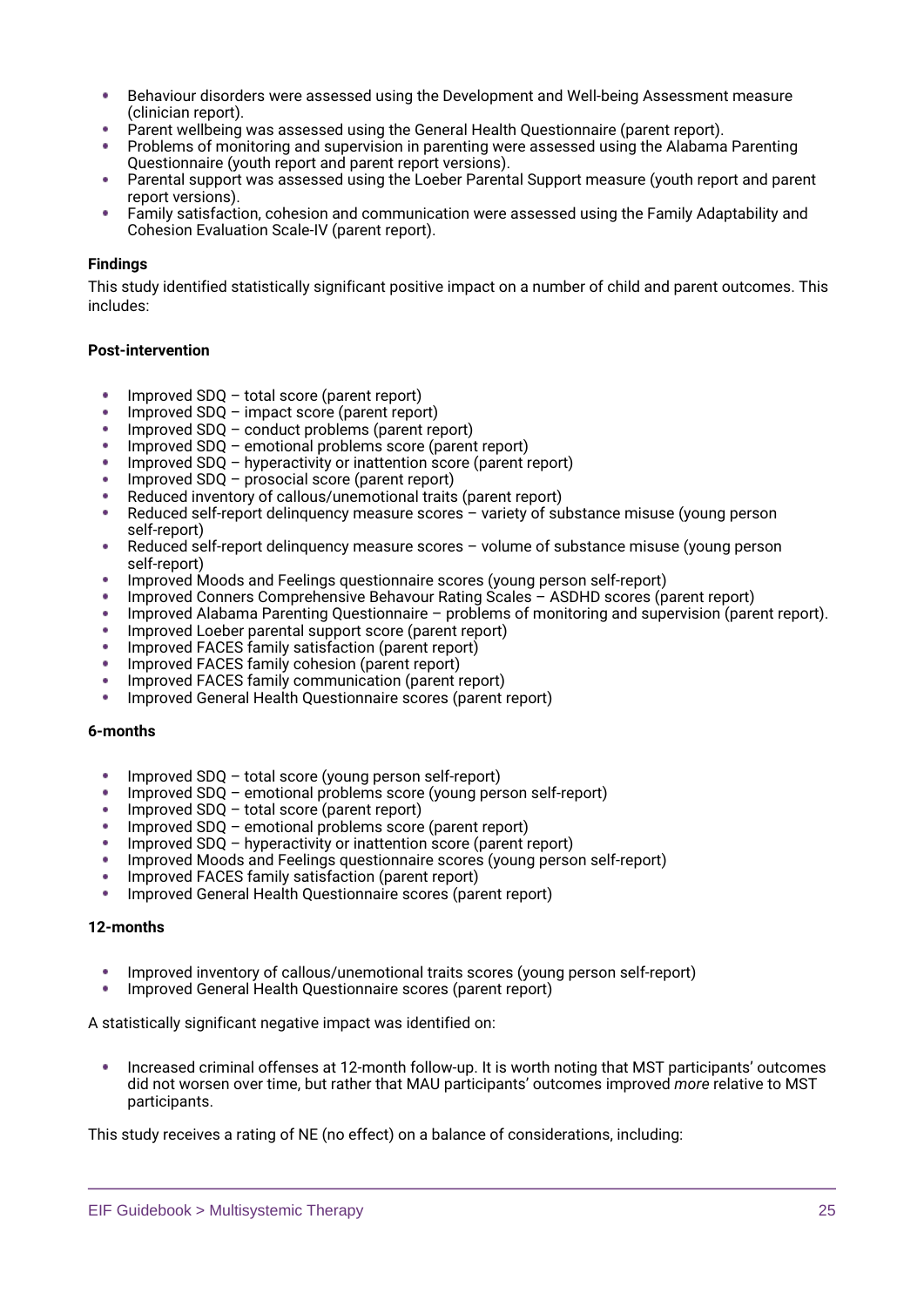- The positive effects which are identified tend to occur early and not be sustained, with the MAU group ٠ catching up over time.
- The highest quality results in terms of lowest-attrition suggest that there was no effect (out of home ٠ placements), or that MAU participants' outcomes improved *more* relative to MST participants (arrests). The results suggesting positive impact (child- and parent-reports) are less robust due to higher attrition (18% at post-test, 29% at 6-month follow-up, and 31% at 12-month follow-up).
- $\bullet$ The highest quality results in terms of objective measurement (versus self/parent-report) suggest that there was no effect (out-of-home placements), or that MAU participants' outcomes improved *more*  relative to MST participants (arrests).
- ¥ There are negative results that suggest that MAU participants' outcomes improved *more* relative to MST participants.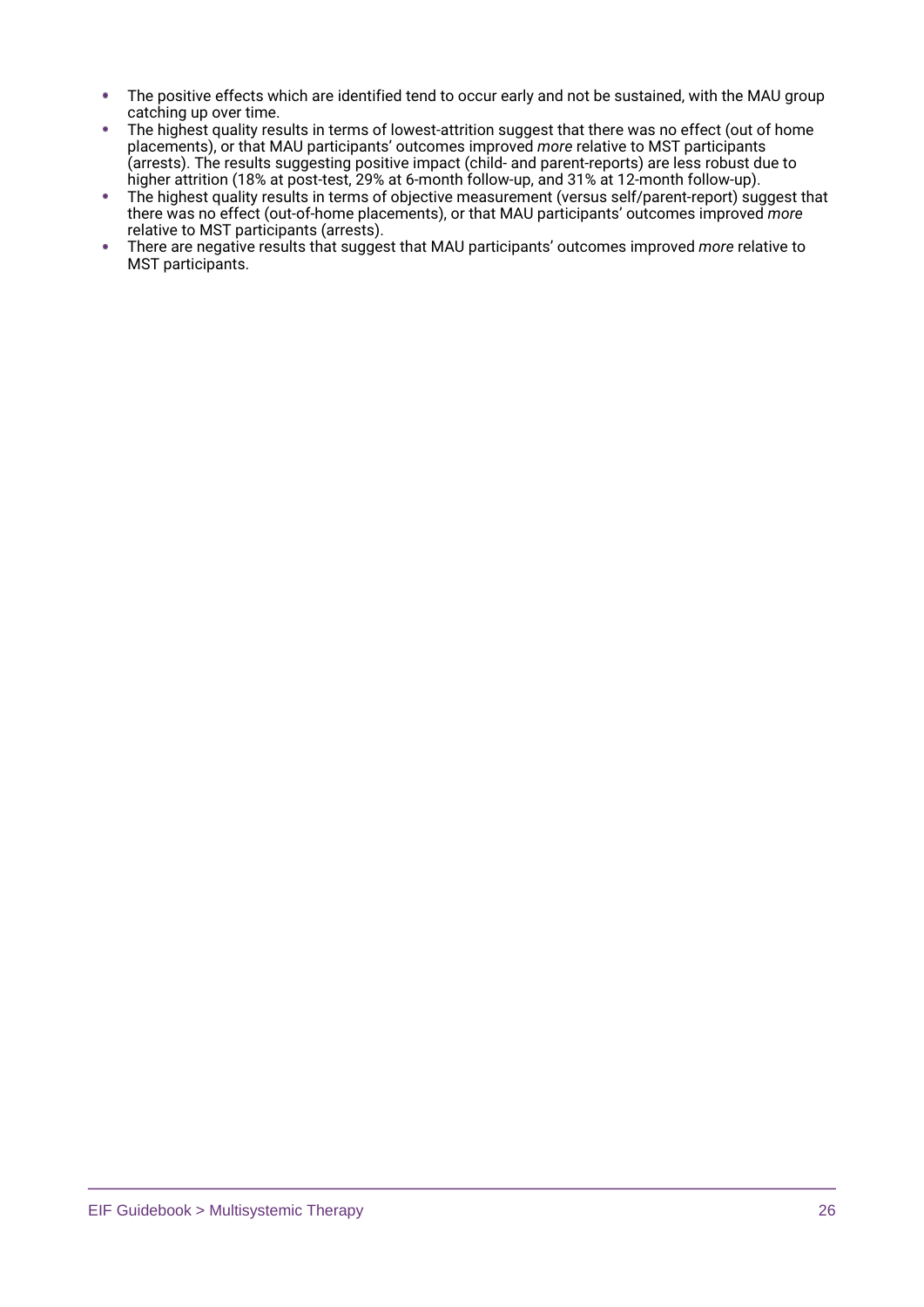# **Other studies**

The following studies were identified for this programme but did not count towards the programme's overall evidence rating. A programme receives the same rating as its most robust study or studies.

Asscher, J. J., Deković, M., Manders, W. A., van der Laan, P. H., Prins, P. J. M., & the Dutch MST Cost-Effectiveness Study Group 4. (2013). A randomized controlled trial of the effectiveness of Multisystemic Therapy in the Netherlands: Post-treatment changes and moderator effects. Journal of Experimental Criminology, 9, 169-187.

Asscher, J. J., Deković, M., Manders, W. A., van der Laan, P. H., Prins, P. J. M., van Arum, S., & the Dutch MST Cost-Effectiveness Study Group 4. (2014). Sustainability of the effects of multisystem therapy for juvenile delinquents in The Netherlands: effects on delinquency and recidivism. Journal Experimental Criminology, 10, 227-243.

Baglivio, M. T., Jackowski, K., Greenwald, M. A., & Wolff, K. T. (2014). Comparison of multisystemic therapy and functional family therapy effectiveness: A multiyear statewide propensity score matching analysis of juvenile offenders. Criminal Justice and Behaviour, 41, 1033-1056.

Barth, R. P., Greeson, J. K. P., Guo, S., Green, R. L., Hurley, S., & Sisson, J. (2007). Outcomes for youth receiving intensive in-home therapy or residential care: A comparison using propensity scores. American Journal of Orthopsychiatry, 77, 497 – 505.

Brown, T. L., Henggeler, S. W., Schoenwald, S. K., Brondino, M. J., & Pickrel, S. G. (1999). Multisystemic treatment of substance abusing and dependent juvenile delinquents: Effects on school attendance at posttreatment and 6-month follow-up. Children's Services: Social Policy, Research, and Practice, 2(2), 81-93.

Ellis, D., Naar-King, S., Templin, T., Frey, M., Cunningham, P., Sheidow, A., Cakan, N., Idalski, A. (2008). Multisystemic Therapy for Adolescents With Poorly Controlled Type 1 Diabetes: Reduced diabetic ketoacidosis admissions and related costs over 24 months. Diabetes Care, 31(9), 1746-1747.

Ellis, D.A., Frey, M.A., Naar-King, S., Templin, T., Cunningham, P., Cakan, N. (2005). Use of Multisystemic Therapy to Improve Regimen Adherence Among Adolescents with Type 1 Diabetes in Chronic Poor Metabolic Control: A randomized controlled trial. Diabetes Care, 28(7), 1604-1610.

Ellis, D.A., Naar-King, S., Cunningham, P.B., Secord, E. (2006). Use of Multisystemic Therapy to Improve Antiretroviral Adherence and Health Outcomes in HIV-Infected Pediatric Patients: Evaluation of a Pilot Program. AIDS Patient Care and STDs, 20(2), 112-121.

Fain, T., Greathouse, S. M., Turner, S. F., & Weinberg, H. D. (2014). Effectiveness of Multisystemic Therapy for minority youth: Outcomes over 8 years in Los Angeles County. Journal of Juvenile Justice, 3(2), 24-37.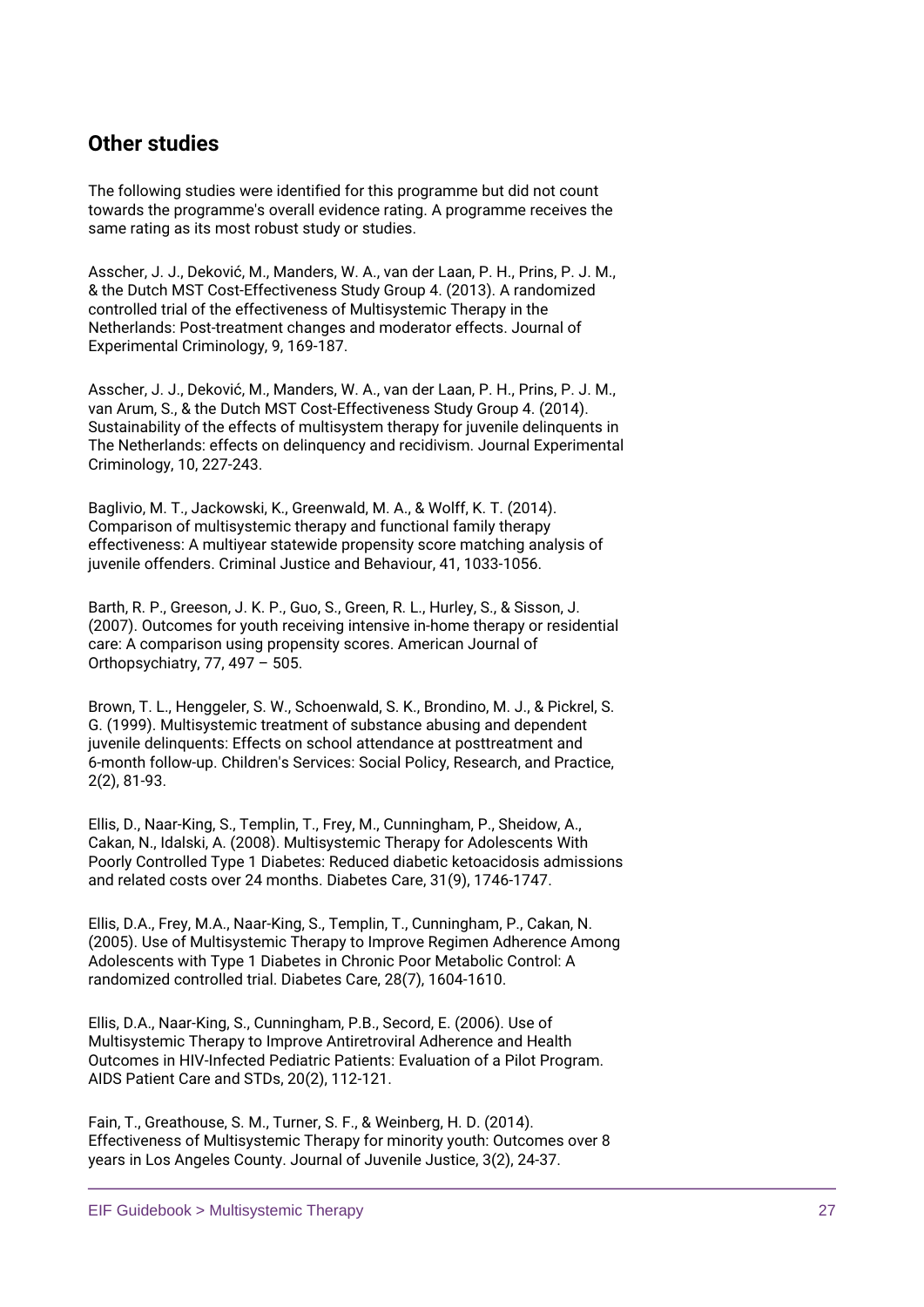Glisson, C., Schoenwald, S. K., Hemmelgarn, A., Green, P., Dukes, D., Armstrong, K. S., Chapman, J. E. (2010). Randomized trial of MST and ARC in a two-level Evidence-Based treatment implementation strategy. Journal of Consulting and Clinical Psychology, 78(4), 537-550.

Henggeler, S. W., Borduin, C. M., Melton, G. B., Mann, B. J., Smith, L. A., Hall, J. A., Cone, L., & Fucci, B. R. (1991). Effects of multisystemic therapy on drug use and abuse in serious juvenile offenders: A progress report from two outcome studies. Family Dynamics of Addiction Quarterly, 1(3), 40-51.

Henggeler, S. W., Clingempeel, W. G., Brondino, M. J., & Pickrel, S. G. (2002). Four-year follow-up of Multisystemic Therapy with substance-abusing and substance-dependent juvenile offenders. Journal of the American Academy of Child and Adolescent Psychiatry, 41(7), 868-874.

Henggeler, S. W., Melton, G. B., & Smith, L. A. (1992). Family preservation using multisystemic therapy: An effective alternative to incarcerating serious juvenile offenders. Journal of Consulting and Clinical Psychology, 6, 953-961.

Henggeler, S. W., Melton, G. B., Brondino, M. J., Scherer, D. G., & Hanley, J. H. (1997). Multisystemic Therapy with violent and chronic juvenile offenders and their families: The role of treatment fidelity in successful dissemination. Journal of Consulting and Clinical Psychology, 65, 821-833.

Henggeler, S. W., Melton, G. B., Smith, L. A., Schoenwald, S. K., & Hanley, J. H. (1993). Family preservation using multisystemic treatment: Long-term followup to a clinical trial with serious juvenile offenders. Journal of Child and Family Studies, 2, 283-293.

Henggeler, S. W., Pickrel, S. G., & Brondino, M. J. (1999). Multisystemic treatment of substance-abusing and dependent delinquents: Outcomes, treatment fidelity, and transportability. Mental Health Services Research, 1(3), 171-184.

Henggeler, S. W., Rodick, J. D., Borduin, C. M., Hanson, C. L., Watson, S. M., & Urey, J. R. (1986). Multisystemic treatment of juvenile offenders: Effects on adolescent behavior and family interaction. Developmental Psychology, 22, 132-141.

Henggeler, S.W., Halliday-Boykins, C.A., Cunningham, P.B., Randall, J., Shapiro, S.B., Chapman, J.E., (2006). Juvenile drug court: Enhancing outcomes by integrating evidence-based treatments. Journal of Consulting and Clinical Psychology, 74(1), 42-54.

Henggeler, S.W., Rowland, M.D., Randall, J., Ward, D.M., Pickrel, S.G., Cunningham, P.B., Miller, S.L., Edwards, Zealburg J.J., Hand, L.D., & Santos, A.B. (1999). Home based Multisystemic Therapy as an Alternative to the Hospitalization of Youths in Psychiatric Crisis: Clinical Outcomes. Journal of the American Academy of Child & Adolescent Psychiatry 38, 1331-1339.

Huey, S. J., Henggeler, S. W., Rowland, M. D., Halliday-Boykins, C. A., Cunningham, P. B., Pickrel, S. G., & Edwards, J. (2004). Multisystemic therapy effects on attempted suicide by youths presenting psychiatric emergencies. Journal of the American Academy of Child & Adolescent Psychiatry, 43(2), 183-190.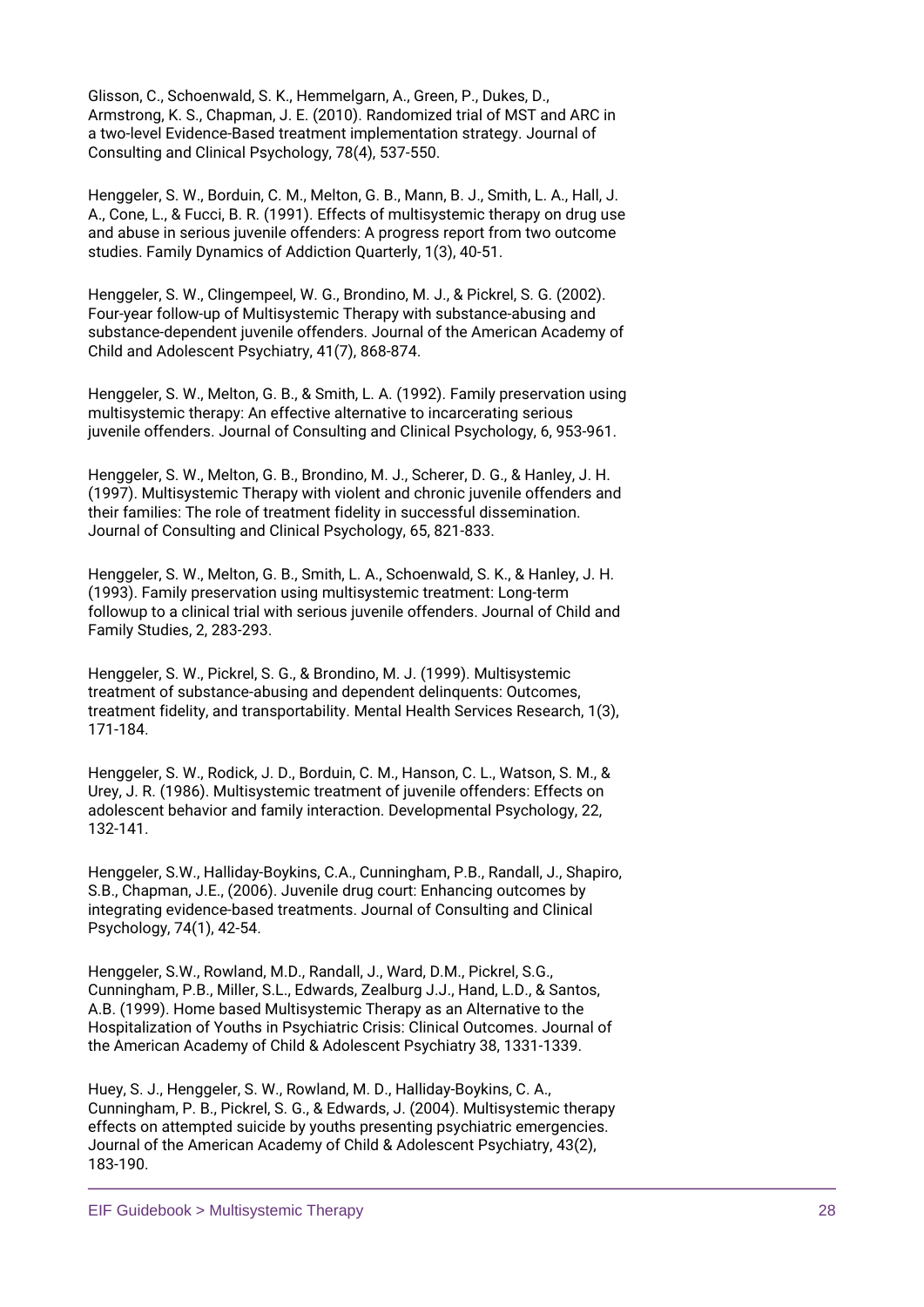Leschied, A. & Cunningham, A. (2002). Seeking Effective Interventions for Serious Young Offenders: Interim Results of a Four-Year Randomized Study of Multisystemic Therapy in Ontario, Canada. London, Canada: Centre for Children and Families in the Justice System.

Naar-King, S., Ellis, D., Kolmodin, K., Cunningham, P., Jen, C., Saelens, B., Brogan, K. (2009). A Randomized Pilot Study of Multisystemic Therapy Targeting Obesity in African-American Adolescents. Journal of Adolescent Health, 45(4), 417-419.

Painter, K. (2009). Multisystemic therapy as community-based treatment for youth with severe emotional disturbance. Research on Social Work Practice, 19, 314-324.

Rowland, M. D., Halliday-Boykins, C. A., Henggeler, S. W., Cunningham, P. B., Lee, T. G., Kruesi, M. J., & Shapiro, S. B. (2005). A randomized trial of multisystemic therapy with Hawaii's Felix Class youths. Journal of Emotional and Behavioral Disorders, 13(1), 13-23.

Schaeffer, C.M., Saldana, L., Rowland, M.D., Henggeler, S.W., & Swenson, C.C. (2008). New Initiatives in Improving Youth and Family Outcomes by Importing Evidence-Based Practices. Journal of Child and Adolescent Substance Abuse, 17(3), 27-45

Schoenwald, S.K., Ward, D.M., Henggeler, S.W., & Rowland, M.D. (2000). MST vs. hospitalization for crisis stabilization of youth: Placement outcomes 4 months post-referral. Mental Health Services Research, 2(1), 3-12

Stambaugh, L.F., Mustillo, S.A., Burns, B.J., Stephens, R.L., Baxter, B., Edwards, D., Dekraai, M. (2007). Outcomes from Wraparound and Multisystemic Therapy in a Center for Mental Health Services System-of-Care Demonstration Site. Journal of emotional and behavioral disorders, 15(3), 143-155.

Timmons-Mitchell, J., Bender, M., Kishna, M.A., & Mitchell, C. (2006). An independent effectiveness trial of Multisystemic Therapy with juvenile justice youth. Journal of Clinical Child and Adolescent Psychology, 35(2), 227-236.

Trupin, E. J., Kerns, S. E. U., Walker, S. C., DeRobertis, M. T., & Stewart, D. G. (2011). Family integrated transitions: A promising program for juvenile offender with co-occurring disorders. Journal of Child & Adolescent Substance Abuse, 20, 421-436.

Weiss, B., Han, S., Harris, V., Catron, T., Ngo, V. K., Caron, A., Gallop, R., & Guth, C. (2013). An independent randomized clinical trial of Multisystemic Therapy with non-court-referred adolescents with serious conduct problems. Journal of Consulting and Clinical Psychology, 81(6), 1027-1039.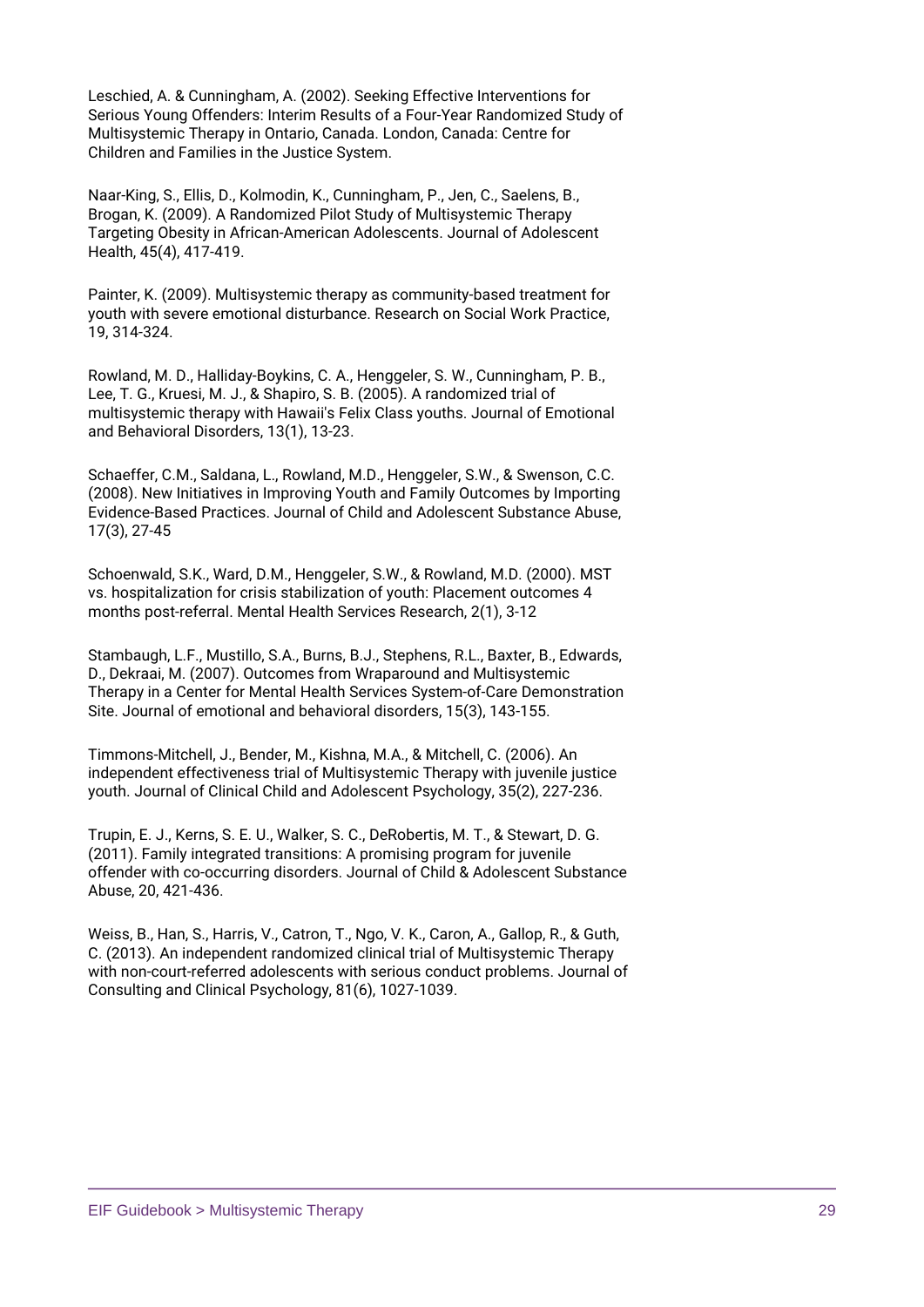# **Guidebook**

The EIF Guidebook provides information about early intervention programmes that have at least preliminary evidence of achieving positive outcomes for children. It provides information based on EIF's assessment of the strength of evidence for a programme's effectiveness, and on detail about programmes shared with us by those who design, run and deliver them.

The Guidebook serves an important starting point for commissioners to find out more about effective early interventions, and for programme providers to find out more about what good evidence of impact looks like and how it can be captured. As just one of our key resources for commissioners and practitioners, the Guidebook is an essential part of EIF's work to support the development of and investment in effective early intervention programmes.

Our assessment of the evidence for a programme's effectiveness can inform and support certain parts of a commissioning decision, but it is not a substitute for professional judgment. Evidence about what has worked in the past offers no guarantee that an approach will work in all circumstances. Crucially, the Guidebook is not a market comparison website: ratings and other information should not be interpreted as a specific recommendation, kite mark or endorsement for any programme.

[How to read the Guidebook](https://guidebook.eif.org.uk/guidebook-help/how-to-read-the-guidebook)

[EIF evidence standards](https://guidebook.eif.org.uk/eif-evidence-standards)

[About the EIF Guidebook](https://guidebook.eif.org.uk/about-the-guidebook)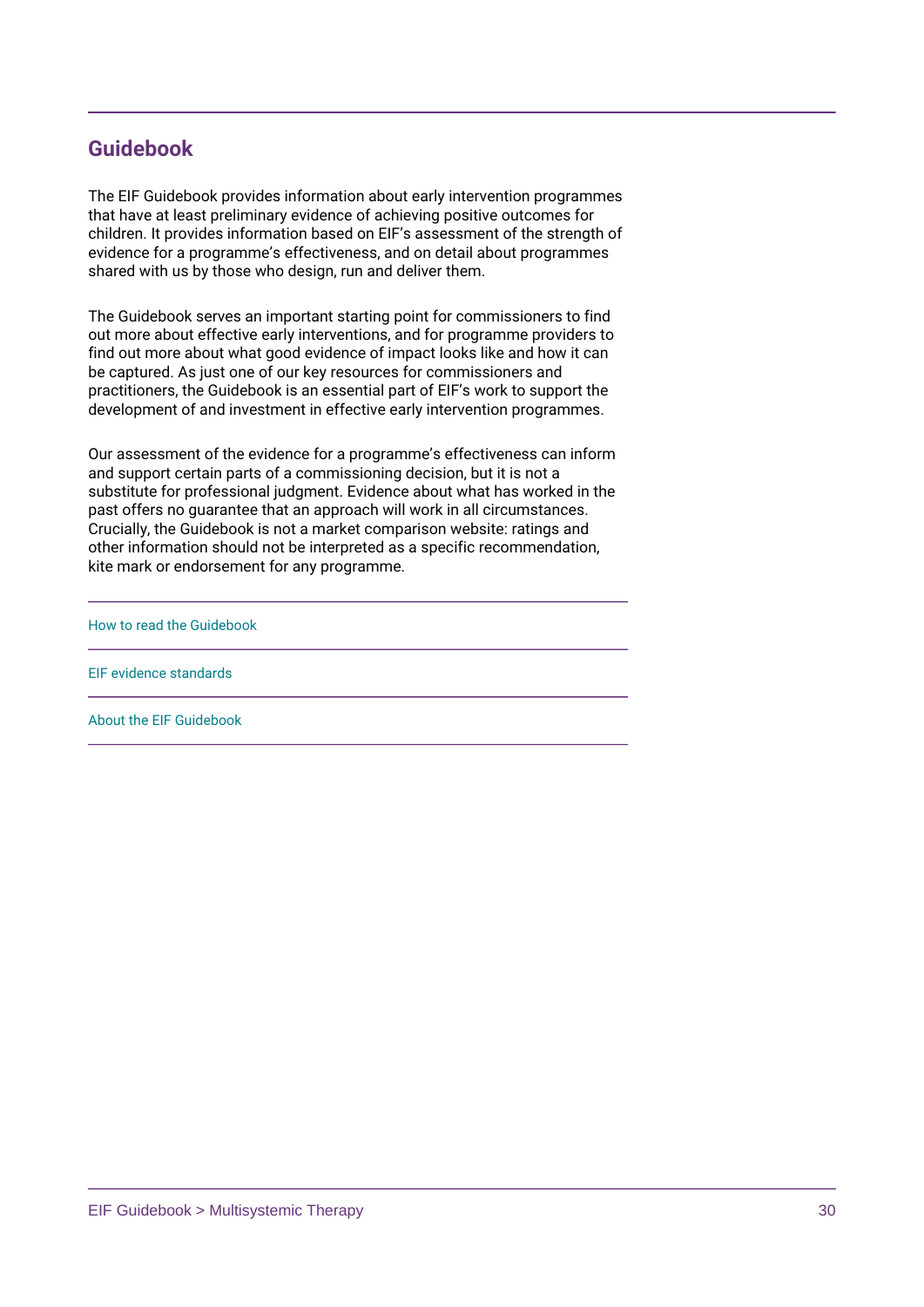# **EIF**

The Early Intervention Foundation (EIF) is an independent charity and a member of the What Works network. We support the use of effective early intervention for children, young people and their families: identifying signals of risk, and responding with effective interventions to improve outcomes, reduce hardship and save the public money in the long term.

We work by generating evidence and knowledge of what works in our field, putting this information in the hands of commissioners, practitioners and policymakers, and supporting the adoption of the evidence in local areas and relevant sectors.

[www.EIF.org.uk](https://www.eif.org.uk/) | [@TheEIFoundation](https://twitter.com/TheEIFoundation)

10 Salamanca Place, London SE1 7HB | +44 (0)20 3542 2481